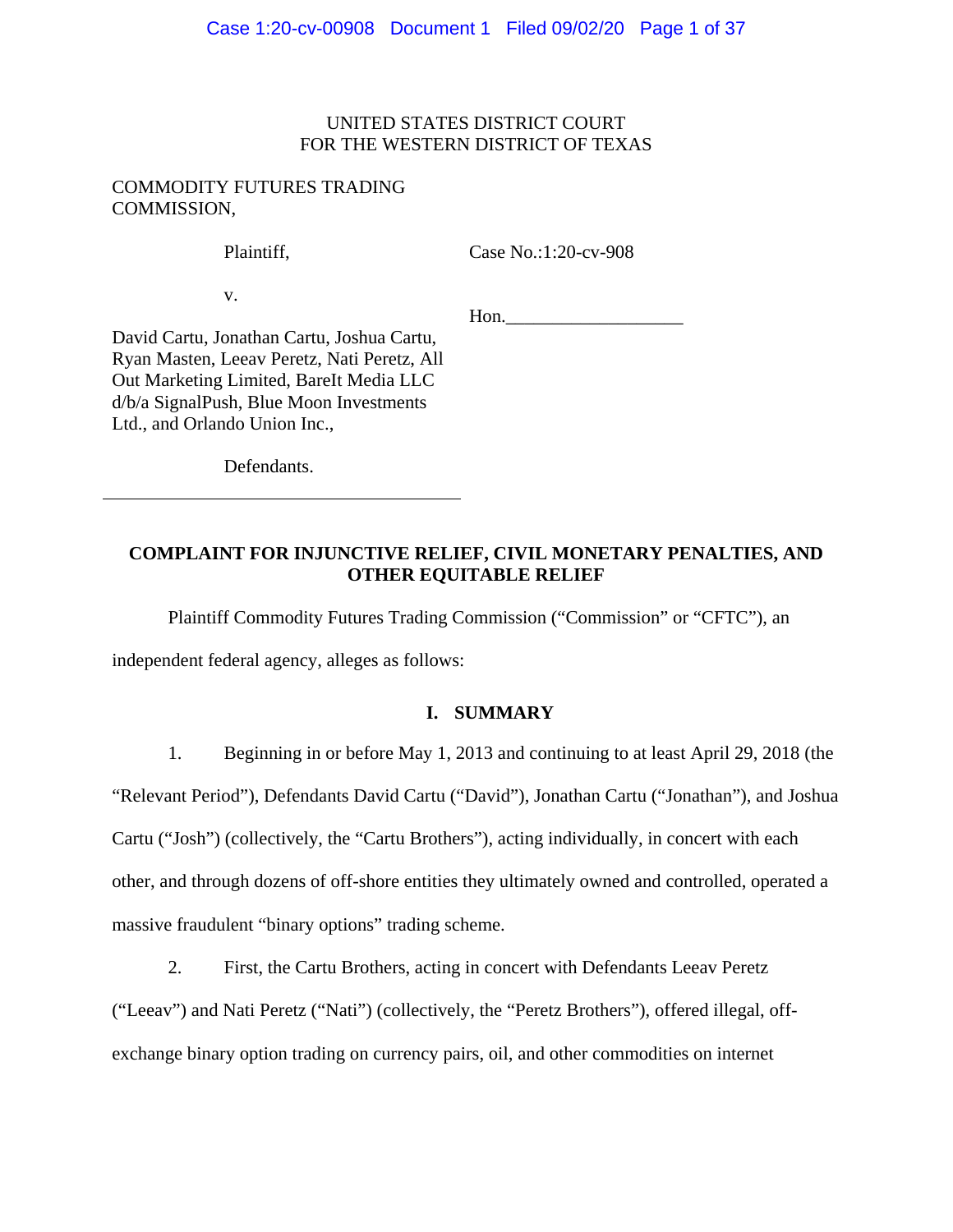#### Case 1:20-cv-00908 Document 1 Filed 09/02/20 Page 2 of 37

websites through customer-facing brands they owned and operated including "BeeOptions," "Glenridge Capital," and "Rumelia" (collectively, the "Cartu Brands").

3. The Cartu Brothers and Peretz Brothers, along with their agents, employees, and representatives who solicited and sold binary options on behalf of the Cartu Brands (the "brokers"), made material misrepresentations and omissions to individuals located in the United States and elsewhere ("customers") in order to entice them to deposit funds to trade binary options. On the Cartu Brands' websites and in emails, telephone calls, and other communications with customers and prospective customers, the Cartu Brothers, Peretz Brothers, and the individual brokers promised "quick" returns of "60-85%," even though the substantial majority of customers lost money. They falsely stated that the interests of the Cartu Brands were aligned with the interest of customers and failed to disclose that the Cartu Brands (and the Cartu Brothers and Peretz Brothers themselves) profited from customer losses. Further, at the direction of the Cartu Brothers and Peretz Brothers, the brokers misrepresented their financial expertise, compensation structure, physical location, and identity.

4. During at least part of the Relevant Period, Defendants BareIt Media LLC d/b/a SignalPush ("BareIt"), while acting as an unregistered commodity trading advisor ("CTA"), and Ryan Masten ("Masten"), while acting as an unregistered Associated Person ("AP") of a CTA, provided trade signals and/or auto-trader services to customers of the Cartu Brands.

5. Unbeknownst to customers, beginning on or before September 26, 2015, the binary option transactions offered by the Cartu Brands were executed on an Internet-based trading platform (the "Cartu Platform") operated by the Cartu Brothers and Masten, acting through and on behalf of Defendants All Out Marketing Limited ("All Out"), an entity owned and controlled by David; Blue Moon Investments, Ltd. ("Blue Moon"), an entity owned and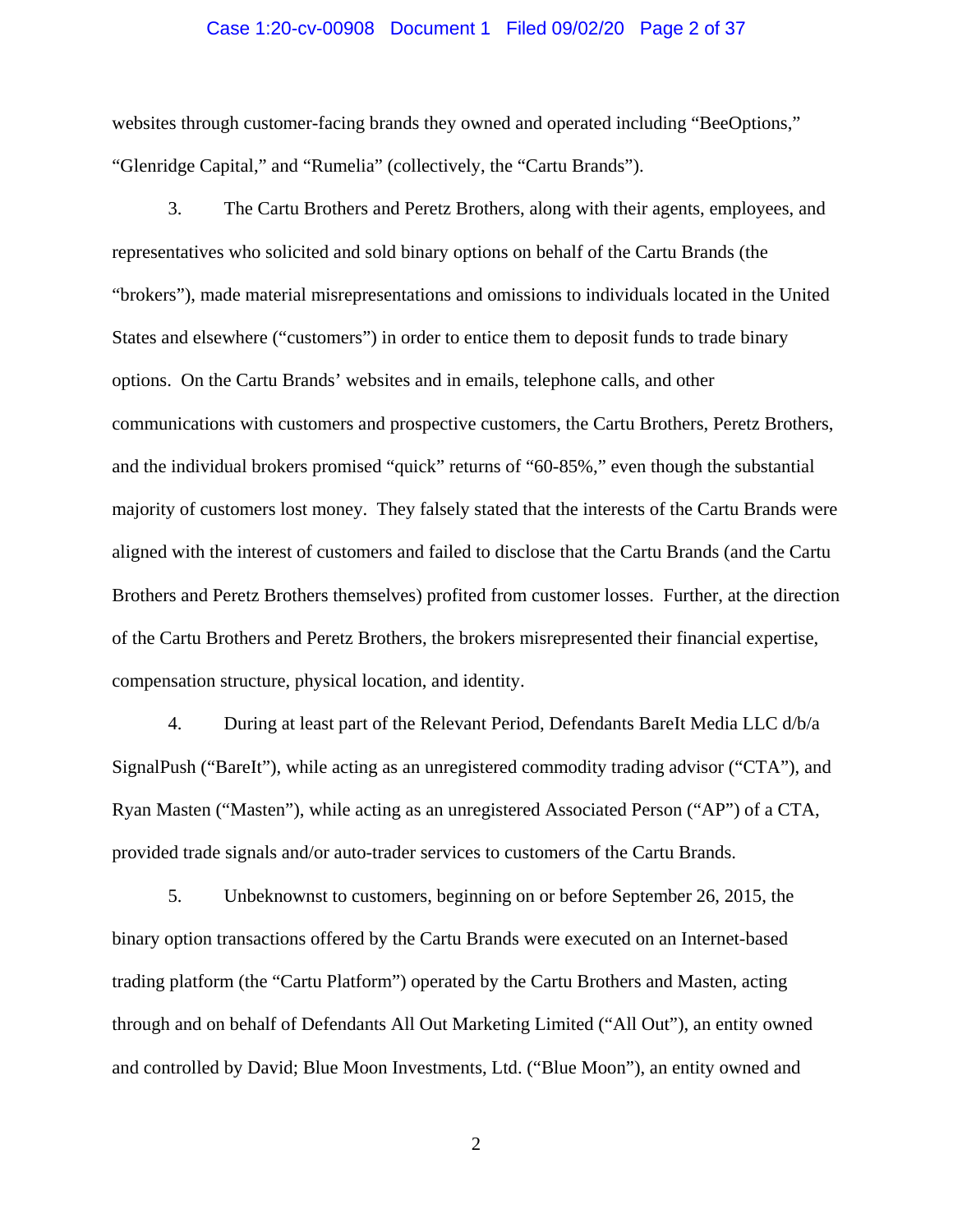#### Case 1:20-cv-00908 Document 1 Filed 09/02/20 Page 3 of 37

controlled by Jonathan; Orlando Union Inc. ("Orlando Union"), an entity owned and controlled by Josh; and BareIt. Customers of the Cartu Brands, and later customers of other binary options brands operated by third-parties, accessed the Cartu Platform through each individual binary brand's website, typically by logging in with their email address and password.

6. In order to facilitate the transfer of funds from customers in the U.S. and elsewhere for illegal, off-exchange binary option transactions, the Cartu Brothers operated Greymountain Management Limited ("Greymountain"), a defunct "payment processor" that maintained its principal place of business in Ireland. During the Relevant Period, the Cartu Brothers and their employees and agents, acting through Greymountain and other related entities, processed over \$165 million in credit card payments for binary option transactions offered by the Cartu Brands and other brands operated by third-parties, including processing over \$149 million in credit card payments after September1, 2015.

7. The Cartu Brothers and Masten also utilized Greymountain to distribute profits generated by the Cartu Platform. Between September 2014 and January 2017, Jonathan received at least \$9,292,043 from Greymountain through transfers to off-shore accounts in the name of Blue Moon; Josh received at least \$9,219,048 from Greymountain through transfers to off-shore accounts in the name of Orlando Union; and David received at least \$4,868,859 from Greymountain through transfers to off-shore accounts in the name of All Out, as well as an additional \$4,146,028 through transfers to off-shore accounts in the name of Memox Services Ltd. ("Memox"), another entity he ultimately owned and controlled. Further, between July 2015 and January 2017, Masten received at least \$1,448,209 from Greymountain through transfers to BareIt.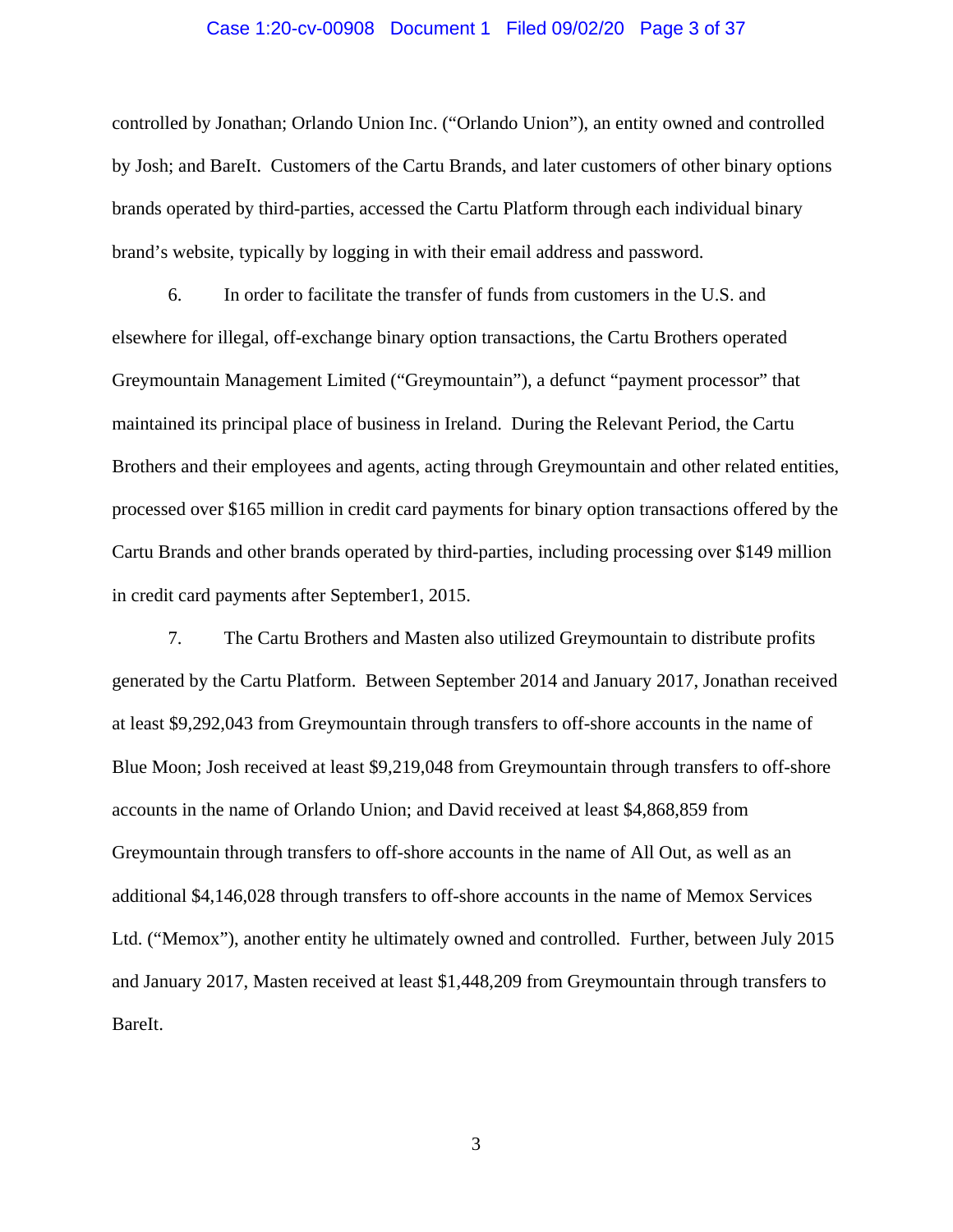#### Case 1:20-cv-00908 Document 1 Filed 09/02/20 Page 4 of 37

8. At least as of June 1, 2016, the Peretz Brothers also received funds generated by and through the Cartu Platform. Thus, the Cartu Brothers, Peretz Brothers, Masten, All Out, Blue Moon, Orlando Union, and BareIt (collectively "Defendants") all profited from the fraudulent transactions executed on the Cartu Platform.

9. During each stage of their fraudulent binary options scheme, Defendants violated the Commodity Exchange Act ("Act"), 7 U.S.C. §§ 1–26 (2018), and accompanying regulations ("Regulations"), 17 C.F.R. pts. 1–190 (2019). Namely, by this conduct and further conduct described below, Defendants have engaged in acts and practices in violation of the following:

- a. Section 4c(b) of the Act, 7 U.S.C. § 6c(b) (2018), and Regulation 32.4, 17 C.F.R. § 32.4 (2019), which prohibit fraud in connection with commodity options transactions;
- b. Section  $6(c)(1)$  of the Act, 7 U.S.C. § 9(1) (2018), and Regulation 180.1(a)(1)-(3), 17 C.F.R.  $\S$  180.1(a)(1)-(3) (2019), which prohibit deceptive devices, schemes and/or artifices in connection with, among other things, swaps, and prohibit false statements; and
- c. 7 U.S.C. § 6c(b) and Regulation 32.2, 17 C.F.R. § 32.2 (2019), which prohibit offering or entering into off-exchange transactions in commodity options.

10. Further, Defendants Masten and BareIt have engaged in acts and practices in violation of Section 4m(1) of the Act, 7 U.S.C. § 6m(1) (2018), which prohibits BareIt from acting as a CTA unless registered as such, and Section  $4k(3)$  of the Act, 7 U.S.C. § 6k(3) (2018), which prohibits Masten from acting as an AP of a CTA unless registered as such.

11. Accordingly, pursuant to Section 6c of the Act, 7 U.S.C. § 13a-1 (2018), the Commission brings this action to enjoin Defendants' unlawful acts and practices and to compel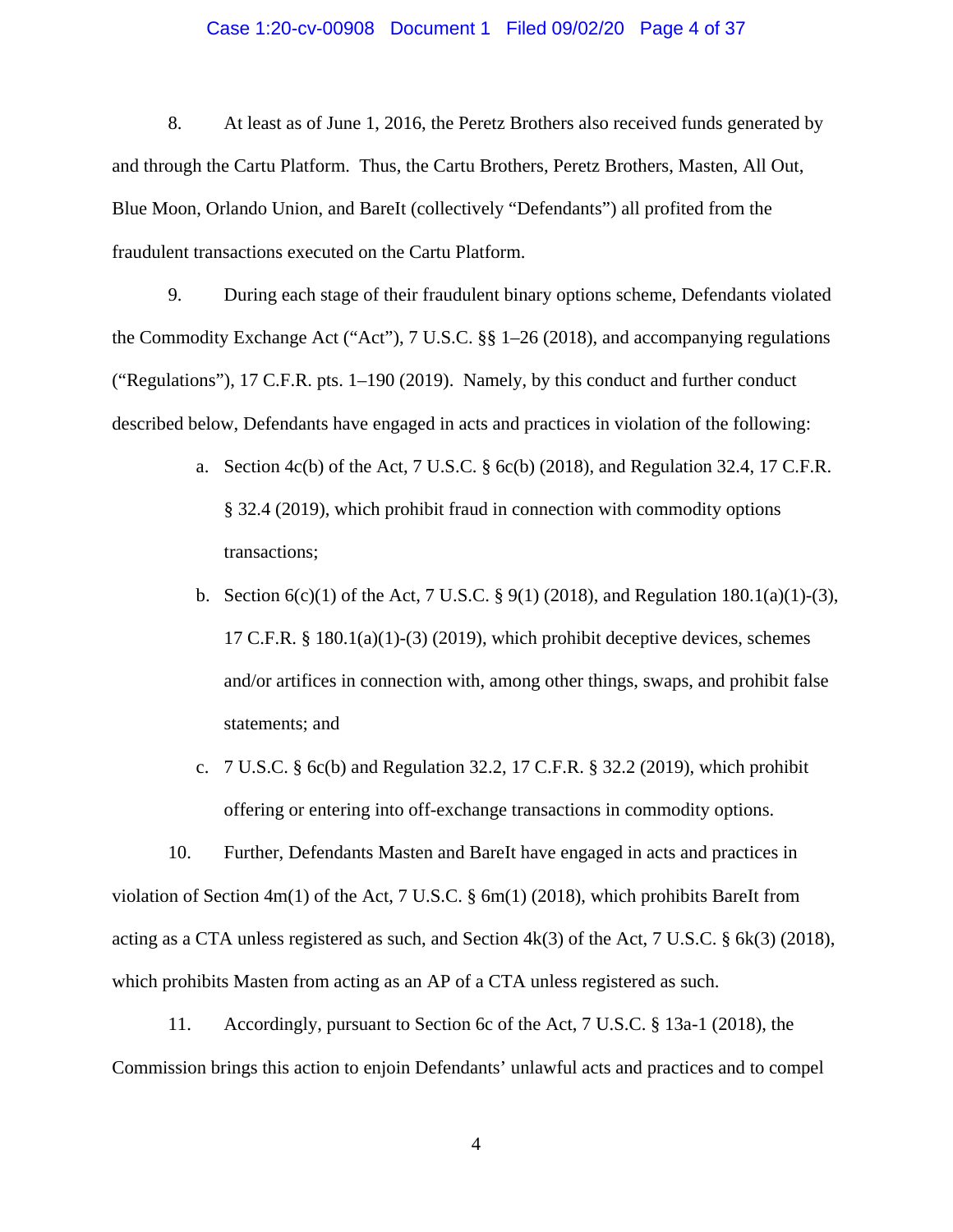#### Case 1:20-cv-00908 Document 1 Filed 09/02/20 Page 5 of 37

Defendants' compliance with the Act and Regulations, and to further enjoin Defendants from engaging in certain commodity options and swaps-related activities.

12. In addition, the Commission seeks civil monetary penalties and remedial ancillary relief, including, but not limited to, trading and registration bans, restitution, disgorgement, rescission, pre- and post-judgment interest, and such other relief as the Court may deem necessary and appropriate.

#### **II. JURISDICTION AND VENUE**

13. This Court has jurisdiction over this action under 28 U.S.C. § 1331 (2018) (federal question jurisdiction) and 28 U.S.C. § 1345 (2018) (district courts have original jurisdiction over civil actions commenced by the United States or by any agency expressly authorized to sue by Act of Congress). Section 6c(a) of the Act, 7 U.S.C. § 13a-1(a) (2018), authorizes the Commission to seek injunctive relief against any person whenever it shall appear that such person has engaged, is engaging, or is about to engage in any act or practice that violates any provision of the Act or any rule, regulation, or order promulgated thereunder.

14. Venue properly lies with this Court pursuant to 7 U.S.C. § 13a-1(e) because Masten and BareIt are found in and inhabit the Western District of Texas, all Defendants transacted business in this District, and the acts and practices in violation of the Act and Regulations occurred within this District, among other places.

#### **III. PARTIES**

15. Plaintiff Commodity Futures Trading Commission ("CFTC" or "Commission") is the independent federal regulatory agency charged with the administration and enforcement of the Commodity Exchange Act and Regulations promulgated thereunder.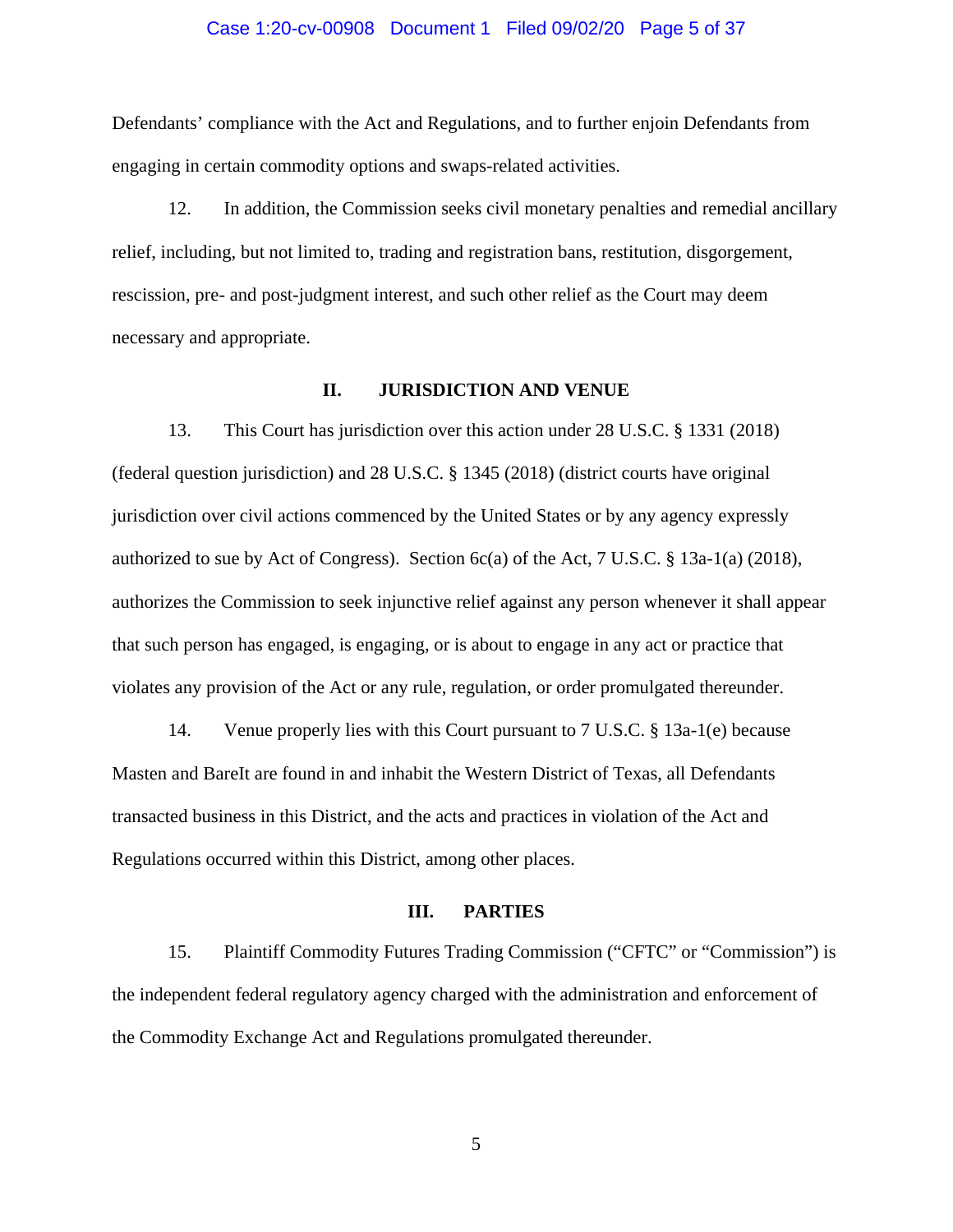# **A. Individual Defendants**

16. Defendant **David Cartu** was born in 1985 and is the youngest of the three Cartu Brothers. David is a Canadian citizen and, upon information and belief, currently resides in Ontario, Canada. During the Relevant Period, David lived in Israel, among other places, and frequently traveled to Ireland. David has never been registered with the Commission in any capacity.

17. Defendant **Jonathan Cartu** was born in 1983 and is the middle of the three Cartu Brothers. Jonathan is a Canadian citizen. Upon information and belief, Jonathan currently resides in Israel, where he also resided during the Relevant Period. During at least part of the Relevant Period, and in connection with the acts and practices described herein, Jonathan used the alias Jonathan Cartier. Jonathan has never been registered with the Commission in any capacity.

18. Defendant **Joshua Cartu** was born in 1979 and is the eldest of the three Cartu Brothers. Josh is a Canadian citizen. Upon information and belief, Josh currently resides in Budapest, Hungary. Josh has never been registered with the Commission in any capacity.

19. Defendant **Ryan Masten** was born in 1985 and is an American citizen. Masten currently resides in or around Austin, Texas. During at least part of the Relevant Period, and in connection with the acts and practices described herein, Masten used the alias Jax Navarro. Masten has been registered with the Commission as an AP and principal of a CTA since June 13, 2017, and was registered as an AP and principal of an Introducing Broker from approximately May 2017 to March 2018.

20. Defendant **Leeav Peretz** is from Windsor, Ontario, Canada. Upon information and belief, Leeav currently resides in Israel. During the Relevant Period, and in connection with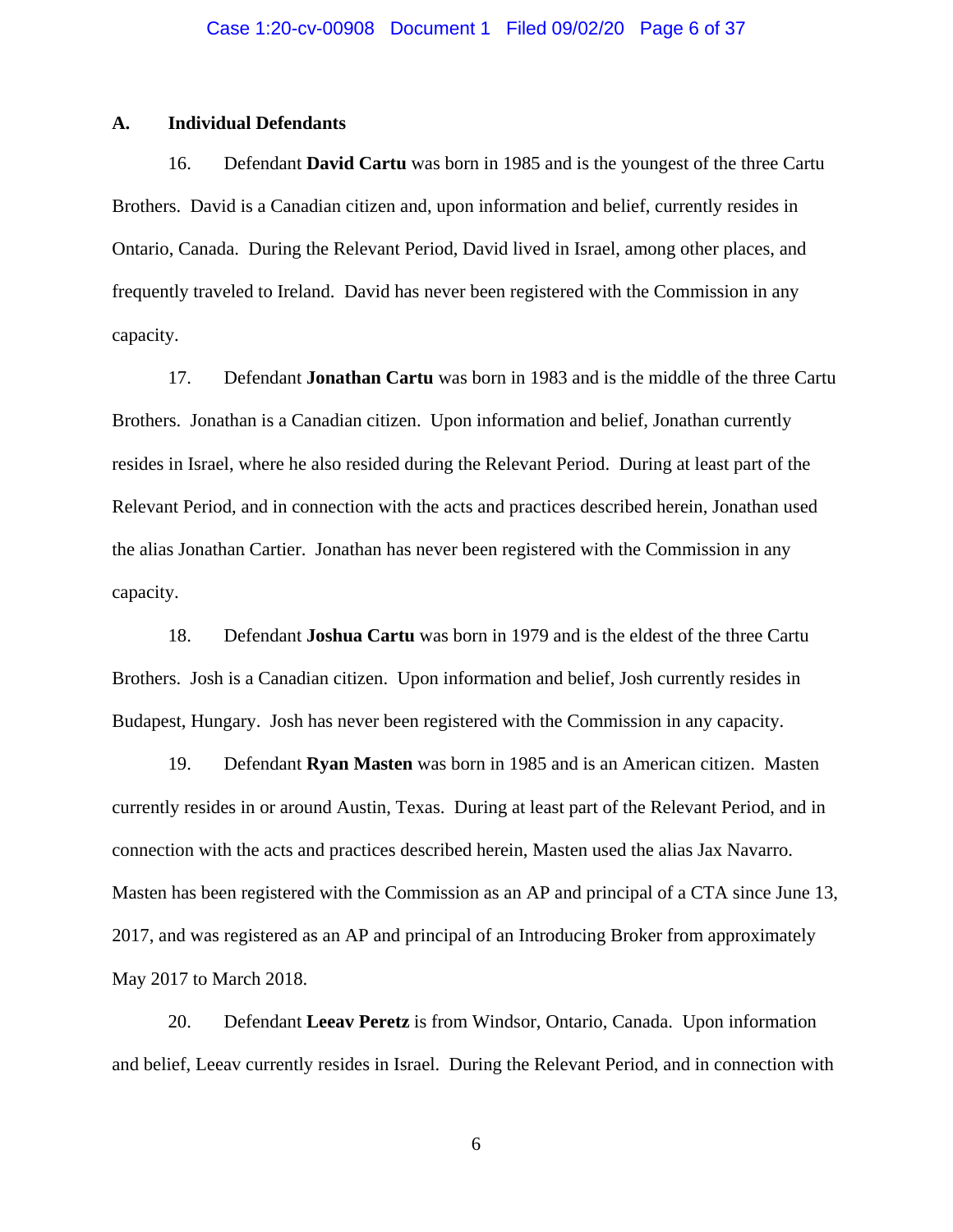#### Case 1:20-cv-00908 Document 1 Filed 09/02/20 Page 7 of 37

the acts and practices described herein, Leeav used the alias Lee Cole. Leeav has never been registered with the Commission in any capacity.

21. Defendant **Nati Peretz** is, like his brother Leeav, from Windsor, Ontario, Canada. Upon information and belief, Nati currently resides in Israel. During the Relevant Period, and in connection with the acts and practices described herein, Nati used the alias Steven (or Steve) Grey. Nati has never been registered with the Commission in any capacity.

#### **B. Corporate Defendants**

22. Defendant **All Out Marketing Limited** was incorporated in the British Virgin Islands on April 16, 2010. Throughout the Relevant Period, David has owned and controlled All Out, and has used it to operate the Cartu Platform, including opening accounts and/or entering into agreements on behalf of the Cartu Platform; and to transfer, hold, and conceal funds obtained in connection with Defendants' fraudulent binary options scheme. All Out has never been registered with the Commission in any capacity.

23. Defendant **BareIt Media LLC, d/b/a SignalPush,** is a Texas LLC incorporated on March 27, 2012 with its principal place of business in Lakeway, Texas. BareIt has done business as "SignalPush" since at least October 2, 2012 and has used the website www.signalpush.com. Throughout the Relevant Period, Masten, along with his wife, has owned and controlled BareIt, and Masten has used BareIt to operate the Cartu Platform, including opening accounts and/or entering into agreements on behalf of the Cartu Platform; and to transfer, hold, and conceal funds obtained in connection with Defendants' fraudulent binary options scheme. During a portion of the Relevant Period, BareIt and Masten d/b/a SignalPush, offered trade signals and auto-trader services for the Cartu Brands. BareIt has never been registered with the Commission in any capacity.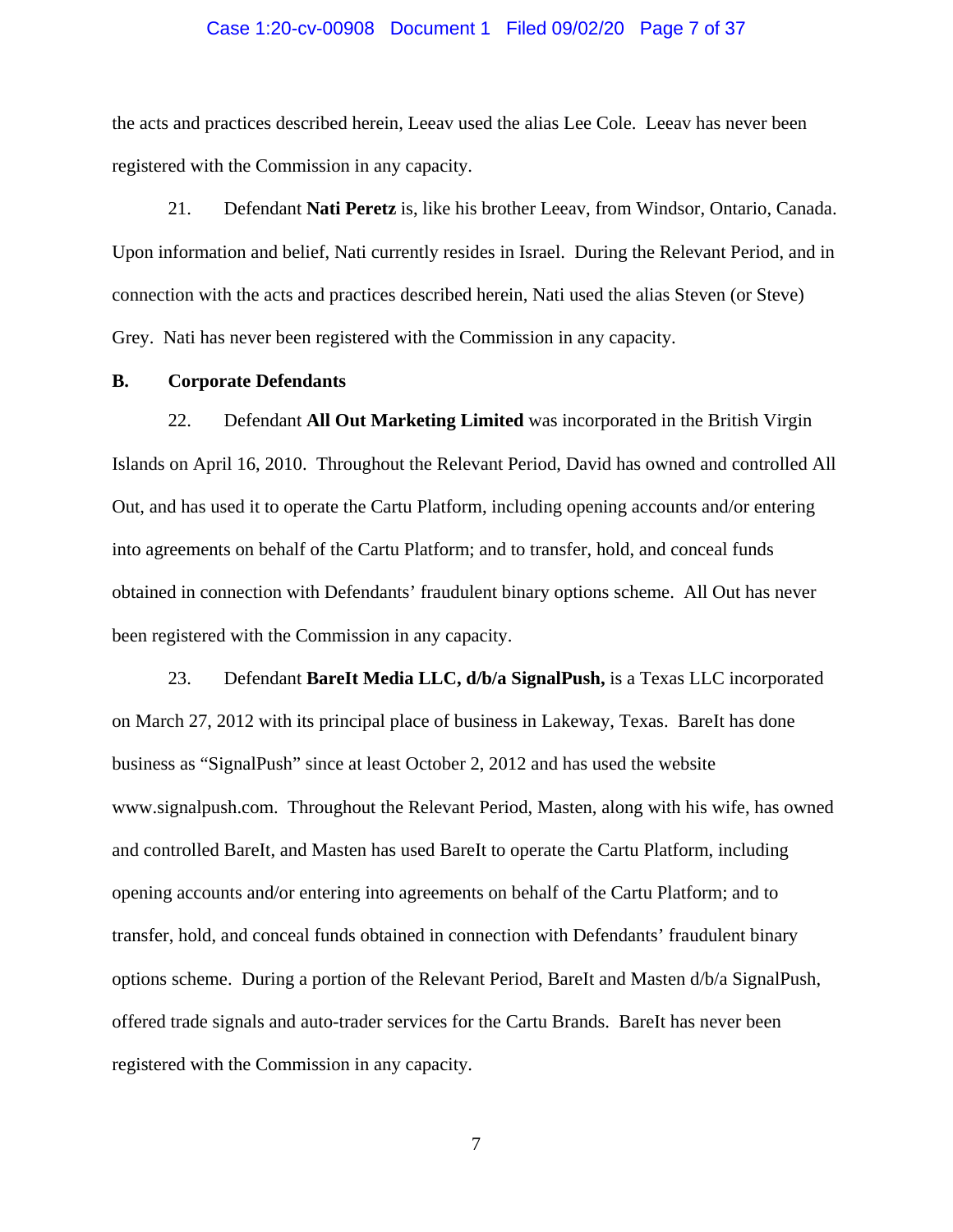#### Case 1:20-cv-00908 Document 1 Filed 09/02/20 Page 8 of 37

24. Defendant **Blue Moon Investments Ltd**. was incorporated in the Seychelles on December 6, 2012. Throughout the Relevant Period, Jonathan has owned and controlled Blue Moon, and has used it to operate the Cartu Platform, including opening accounts and/or entering into agreements on behalf of the Cartu Platform; and to transfer, hold, and conceal funds obtained in connection with Defendants' fraudulent binary options scheme. Blue Moon has never been registered with the Commission in any capacity.

25. Defendant **Orlando Union Inc.** was incorporated in Belize on October 18, 2010. Throughout the Relevant Period, Josh has owned and controlled Orlando Union, and has used it to operate the Cartu Platform, including opening accounts and/or entering into agreements on behalf of the Cartu Platform; and to transfer, hold, and conceal funds obtained in connection with Defendants' fraudulent binary options scheme and to open accounts and/or enter into agreements on behalf of the Cartu Platform. Orlando Union has never been registered with the Commission in any capacity.

## **C. Related Entities and Fictitious Binary Brands**

26. Atmosphere Management IR Ltd. ("Atmosphere") was incorporated in Ireland on February 25, 2015, and maintained an office in Dublin, Ireland. During the Relevant Period, David Cartu owned and operated Atmosphere. Atmosphere has never been registered with the Commission in any capacity.

27. Greymountain Management Limited was incorporated under the laws of Ireland on May 20, 2014, and entered into liquidation effective July 13, 2017. David Cartu owned and operated Greymountain. Upon information and belief, Jonathan and Josh invested in, and were partial owners of, Greymountain. During the Relevant Period, Greymountain offered payment processing services through various subsidiaries, successor entities and/or fictitious entities, including without limitation SnowCharge and SnowPay. At various times during the Relevant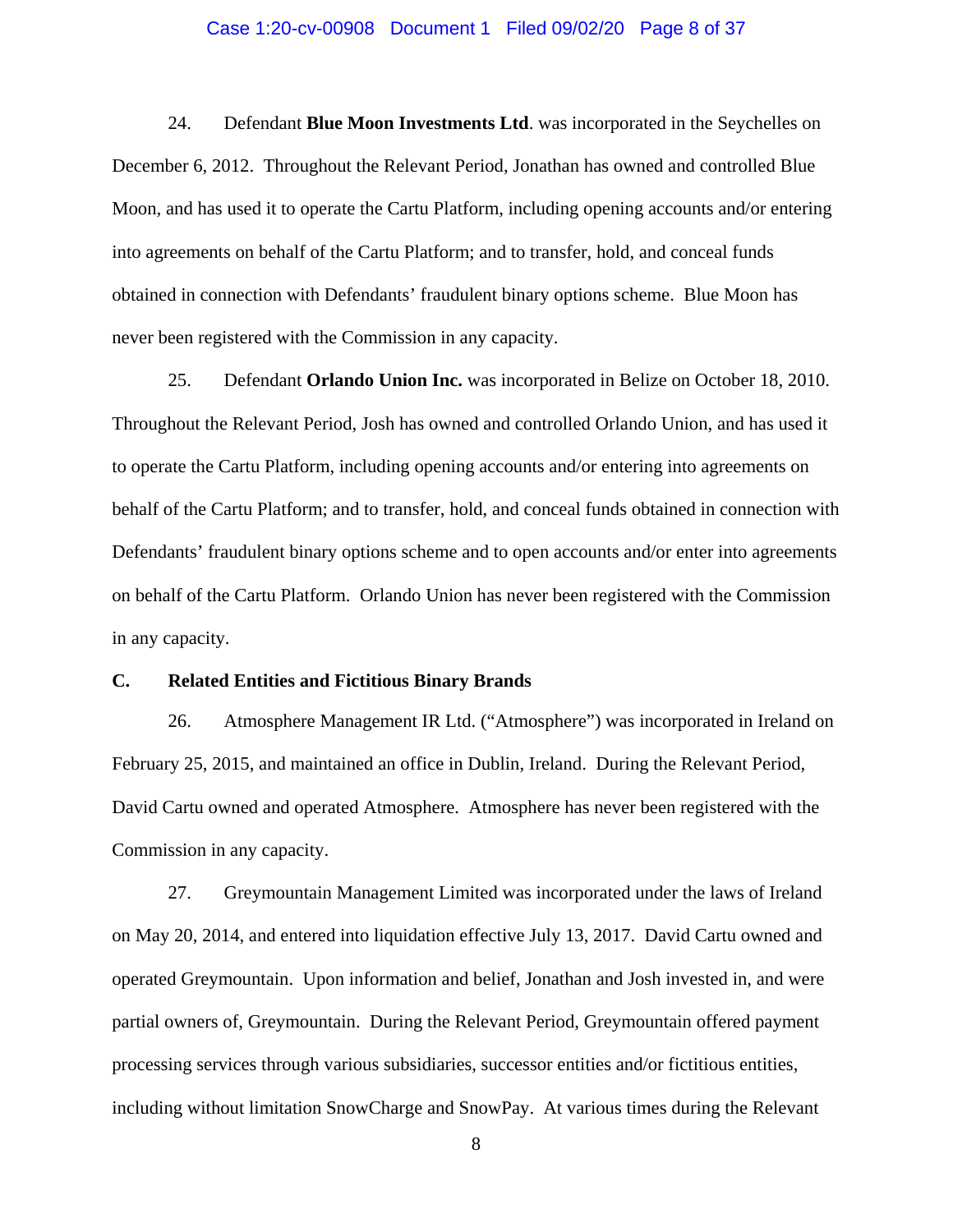#### Case 1:20-cv-00908 Document 1 Filed 09/02/20 Page 9 of 37

Period, Greymountain also offered "white label solutions", a type of software product, for the Cartu Brands and other third-party binary option brands. Greymountain has never been registered with the Commission in any capacity.

28. Mega Optimization Limited d/b/a MegaCharge ("MegaCharge") was incorporated in Ireland on or around March 24, 2016, and has maintained offices in Dublin, Ireland and, upon information and belief, in Berlin, Germany. David Cartu is the sole shareholder and one of the directors of MegaCharge. Upon information and belief, Jonathan and Josh invested in, and are partial owners of, MegaCharge, and MegaCharge is a subsidiary or successor entity to Greymountain. MegaCharge has never been registered with the Commission in any capacity.

29. Memox Services Ltd. ("Memox") was incorporated in England and Wales on July 9, 2012. Since at least May 27, 2015, David Cartu has been the Director and sole shareholder of Memox. Upon information and belief, David operated and controlled Memox throughout the Relevant Period. On July 31, 2018, Memox changed its name to Slingshot Investments Limited. Upon information and belief, the company is no longer active. Memox has never been registered with the Commission in any capacity.

30. Tracy P.A.I. Management Ltd. a/k/a Tracy PAI Management Ltd. ("Tracy PAI") was incorporated in Israel on or before April 16, 2012. During the Relevant Period, Tracy PAI operated out of an office in Tel Aviv, Israel, and employed the individual brokers who solicited and sold binary options on behalf of the Cartu Brands. Prior to June 2016, Tracy PAI was owned, operated, and controlled by Jonathan and David. On or around June 1, 2016, Leeav and Nati, who had previously been senior managers at the company, purchased at least a portion of Tracy PAI and took over the business' day-today operations. Tracy PAI has never been registered with the Commission in any capacity.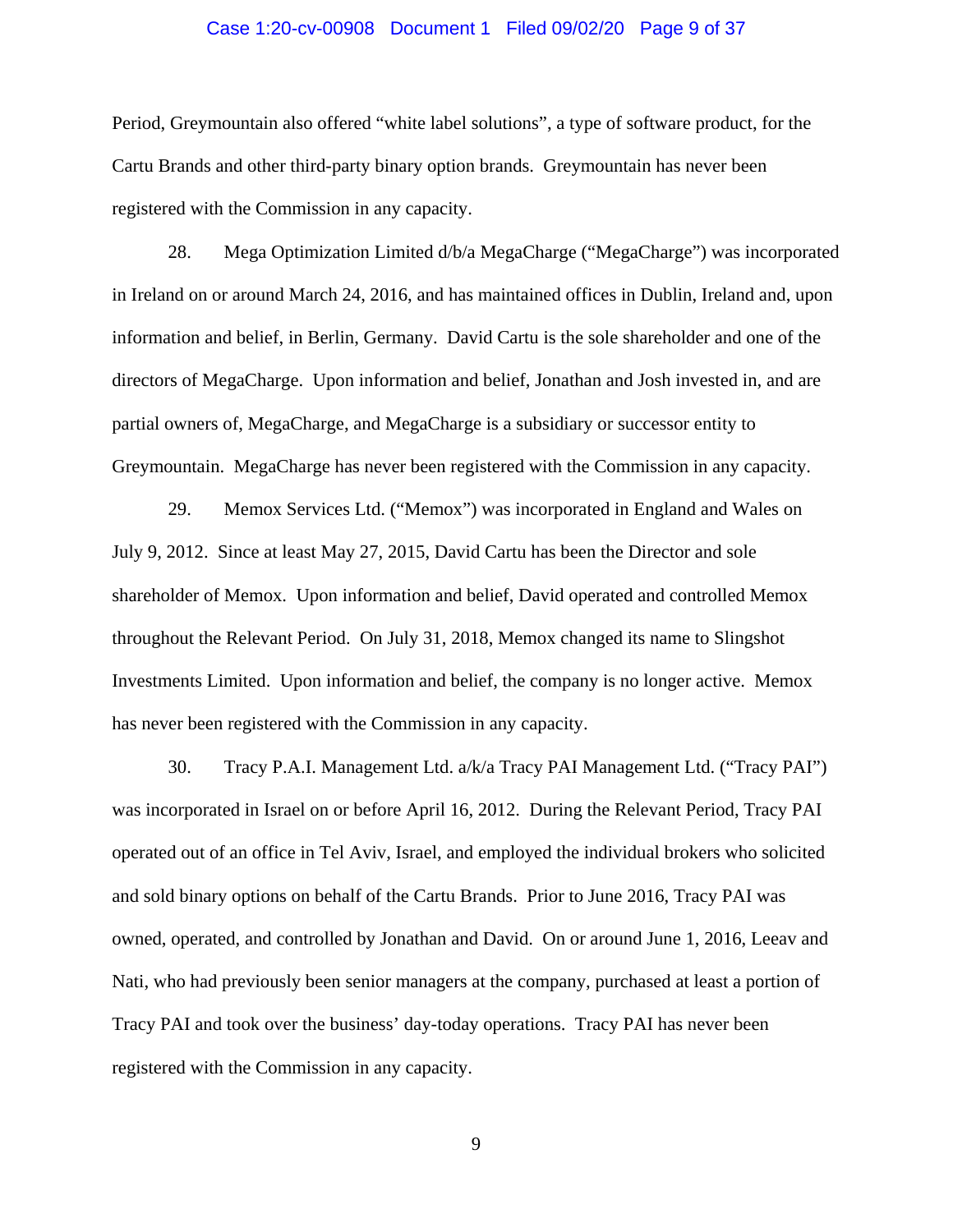#### Case 1:20-cv-00908 Document 1 Filed 09/02/20 Page 10 of 37

31. UKTVM Limited ("UKTVM") was incorporated in the United Kingdom on October 8, 2012, and dissolved on December 18, 2018. David Cartu owned and operated UKTVM. Upon information and belief, UKTVM providing payment processing services for the Cartu Brands in 2013 and 2014. UKTVM has never been registered with the Commission in any capacity.

32. BeeOptions ("BeeOptions") is a binary options brand. At various times during the Relevant Period, the Cartu Brothers have used Tracy PAI and UKTVM, among other entities, to enter into agreements, open accounts, hire individual brokers, and engage in other activities in the name of or on behalf of BeeOptions.

33. Glenridge Capital ("Glenridge") is a binary options brand. At various times during the Relevant Period, the Cartu Brothers have used Greymountain, Tracy PAI and UKTVM, among other entities, to enter into agreements, open accounts, hire individual brokers, and engage in other activities in the name of or on behalf of Glenridge.

34. Rumelia Capital ("Rumelia") is a binary options brand. At various times during the Relevant Period, the Cartu Brothers have used Tracy PAI and UKTVM, among other entities, to enter into agreements, open accounts, hire individual brokers, and engage in other activities in the name of or on behalf of Rumelia.

#### **IV. STATUTORY BACKGROUND**

#### **A. Prohibitions Against Off-Exchange Options Trading**

35. Section 1a(47)(A) of the Act, 7 U.S.C. § 1a(47)(A) (2018), defines "swap" to include, among other things, any agreement, contract, or transaction that: (a) is a put, call, cap, floor, collar, or similar option of any kind; (b) provides for payment dependent on the occurrence, nonoccurrence, or the extent of the occurrence of an event or contingency; or (c)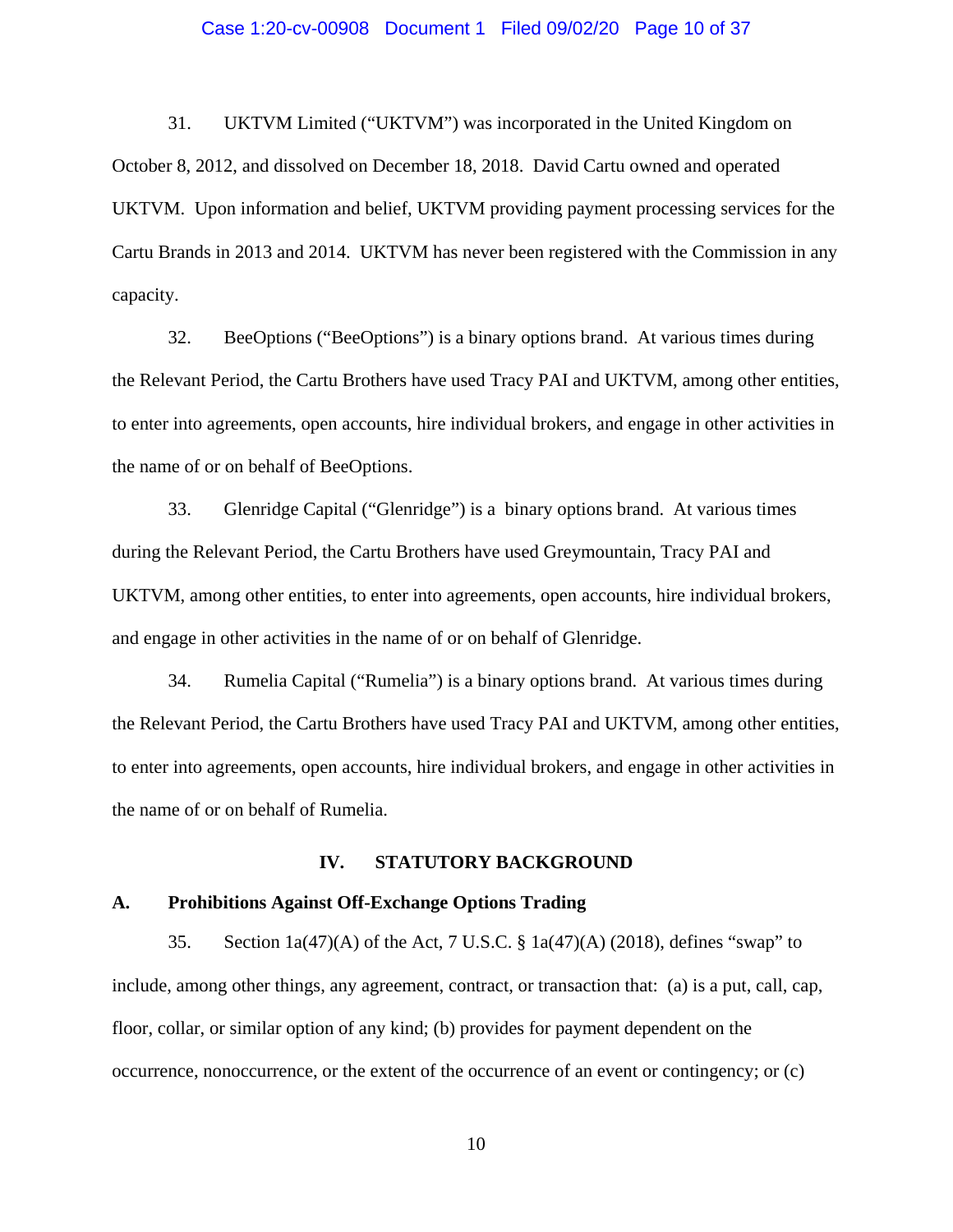#### Case 1:20-cv-00908 Document 1 Filed 09/02/20 Page 11 of 37

provides on an executory basis for payments based on the value or level of one or more interest or other rates, currencies, commodities, securities, instruments of indebtedness, indices, quantitative measures, or other financial or economic interests or property of any kind, without also conveying an ownership interest in any asset or liability.

36. Section 4c(b) of the Act, 7 U.S.C. § 6c(b) (2018), makes it unlawful for any person to offer to enter into, enter into, or confirm the execution of, any transaction involving any commodity regulated under the Act which is of the character of, or is commonly known to the trade as, inter alia, an "option", "bid", "offer", "put", or "call", contrary to any rule, regulation or order of the Commission prohibiting any such transaction or allowing any such transaction under such terms and conditions as the Commission shall prescribe. Thus, through 7 U.S.C. § 6c(b), Congress has given the Commission jurisdiction and plenary rulemaking authority over all commodity option transactions.

## **B. Prohibitions Against Fraud**

37. The Act and Regulations contains numerous anti-fraud provisions applicable to various categories of entities or transactions.

#### **i. Options Fraud**

 $\overline{a}$ 

38. Regulation 32.2, 17 C.F.R. § 32.2 (2019), states in relevant part:

[I]t shall be unlawful for any person or group of persons to offer to enter into, enter into, confirm the execution of, maintain a position in, or otherwise conduct activity related to any transaction in interstate commerce that is a commodity option transaction, unless:

(a) Such transaction is conducted in compliance with and subject to the provisions of the Act, including any Commission rule, regulation, or order thereunder, otherwise applicable to any other swap, or

(b) Such transaction is conducted pursuant to §  $32.3^1$ .

<sup>&</sup>lt;sup>1</sup> Regulation 32.3, 17 C.F.R. § 32.3 (2019), applies to certain transactions offered to a producer, processor, or commercial user that are intended to be physically settled and requires that every counter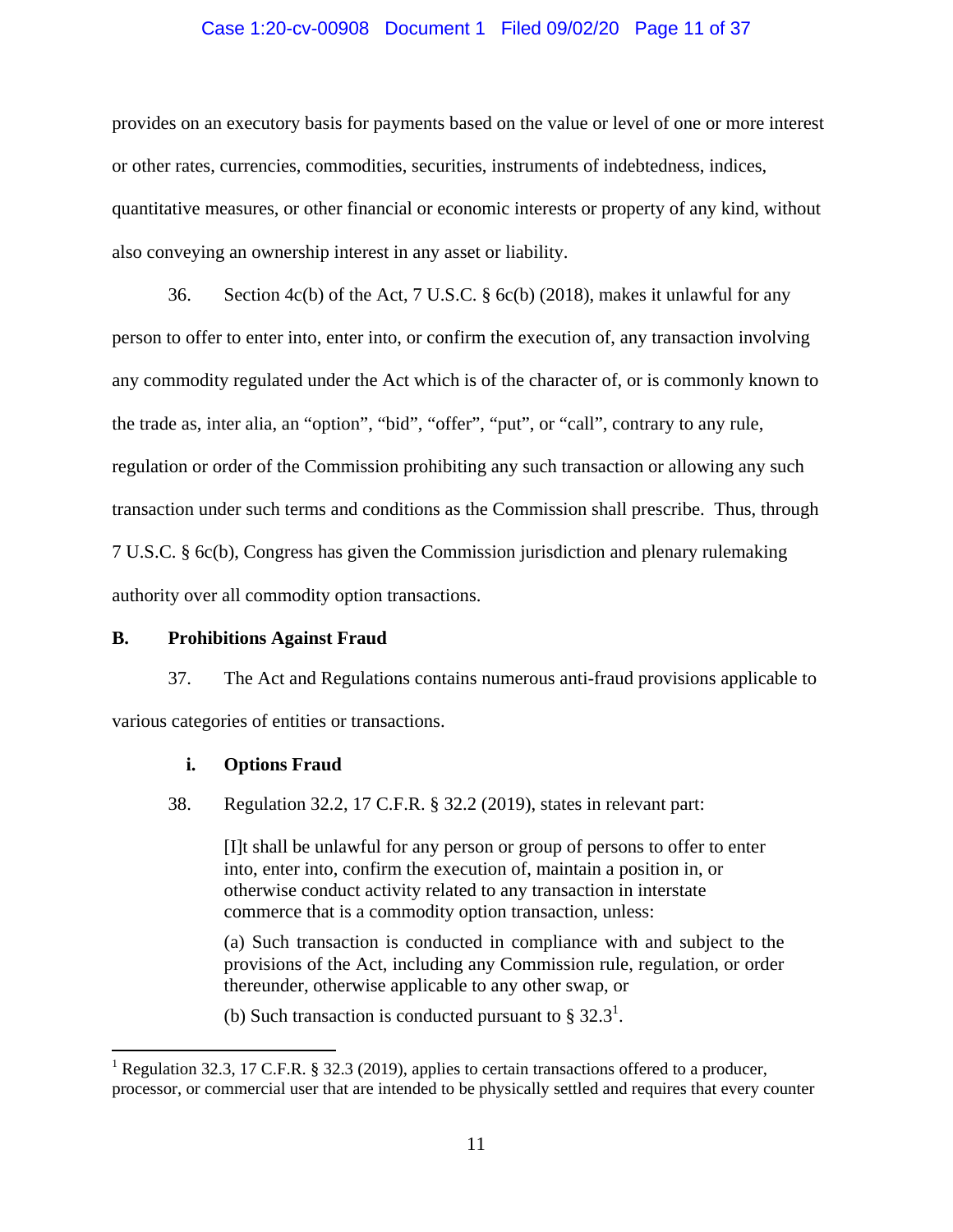39. Regulation 32.4, 17 C.F.R. § 32.4 (2019), promulgated under 7 U.S.C. § 6c(b),

# provides that:

 $\overline{a}$ 

In or in connection with an offer to enter into, the entry into, or the confirmation of the execution of, any commodity option transaction, it shall be unlawful for any person, directly or indirectly:

(a) To cheat or defraud or attempt to cheat or defraud any other person;

(b) To make or cause to be made to any other person any false report or statement thereof or cause to be entered for any person any false record thereof; or

(c) To deceive or attempt to deceive any other person by any means whatsoever.

# **ii. Swaps Fraud**

40. Section  $6(c)(1)$  of the Act, 7 U.S.C. § 9(1) (2018), makes it unlawful for any

person, directly or indirectly, to use or employ, or attempt to use or employ, in connection with

any swap, any manipulative or deceptive device or contrivance, in contravention of such rules

and regulations as the Commission shall promulgate.

41. Regulation 180.1(a), 17 C.F.R. § 180.1(a) (2019), provides in relevant part, that it

shall be unlawful for any person, directly or indirectly:

In connection with any swap . . . to intentionally or recklessly: (1) Use or employ, or attempt to use or employ, any manipulative device, scheme, or artifice to defraud; (2) Make, or attempt to make, any untrue or misleading statement of materials fact or to omit to state a material fact necessary in order to make the statements made not untrue or misleading; (3) Engage, or attempt to engage, in any act, practice, or course of business, which operates or would operate as a fraud or deceit upon any person . . . .

party to such transaction that is not a swap dealer or major swap participant obtain a legal entity identifier pursuant to Regulation 45.6, 17 C.F.R. § 45.6 (2019).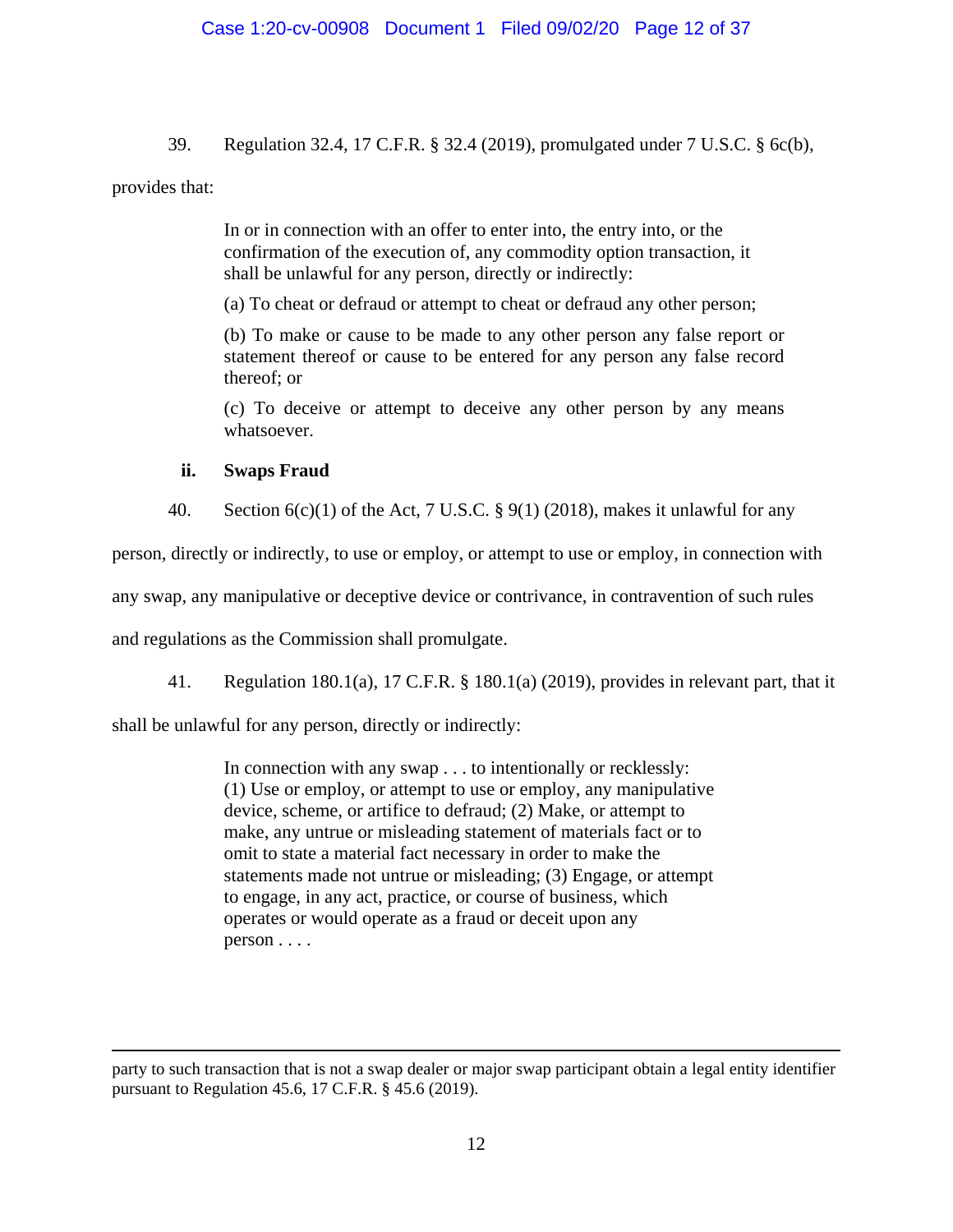# **C. Registration Requirements**

42. Section 1a(12) of the Act, 7 U.S.C. § 1a(12) (2018), defines a commodity trading advisor or CTA as any person who for compensation or profit, engages in the business of advising others, either directly or through publications, writings or electronic media, as to the value or advisability of trading in any commodity option, among other products.

43. An "Associated Person" or AP of a CTA is defined in Regulation 1.3, 17 C.F.R. 1.3 (2019), as any person who is associated with a CTA as a partner, officer, employee, consultant, or agent (or any natural person occupying a similar status or performing similar functions), in any capacity which involves: (i) the solicitation of a client's or prospective client's discretionary account, or (ii) the supervision of any person or persons so engaged.

44. Section 4m(1) of the Act, 7 U.S.C. § 6m(1) (2018), makes it unlawful for any CTA, unless registered with the CFTC, to make use of the mails or any means or instrumentality of interstate commerce in connection with its business as a CTA.

45. Section 4k(3) of the Act, 7 U.S.C. § 6k(3) (2018), makes it unlawful for any person to associated with a CTA as a partner, officer, employee, consultant or agent (or any other person occupying a similar status or performing similar functions), in any capacity which involves: (i) the solicitation of a client's or prospective client's discretionary account or (ii) the supervision of any person or persons so engaged, unless such person is registered with the CFTC.

## **V. FACTS**

# **A. Overview of Binary Options and Relevant Terms**

46. A binary option is a type of options contract in which the payment depends entirely on the outcome of a discrete event—typically a "yes/no" proposition. A binary options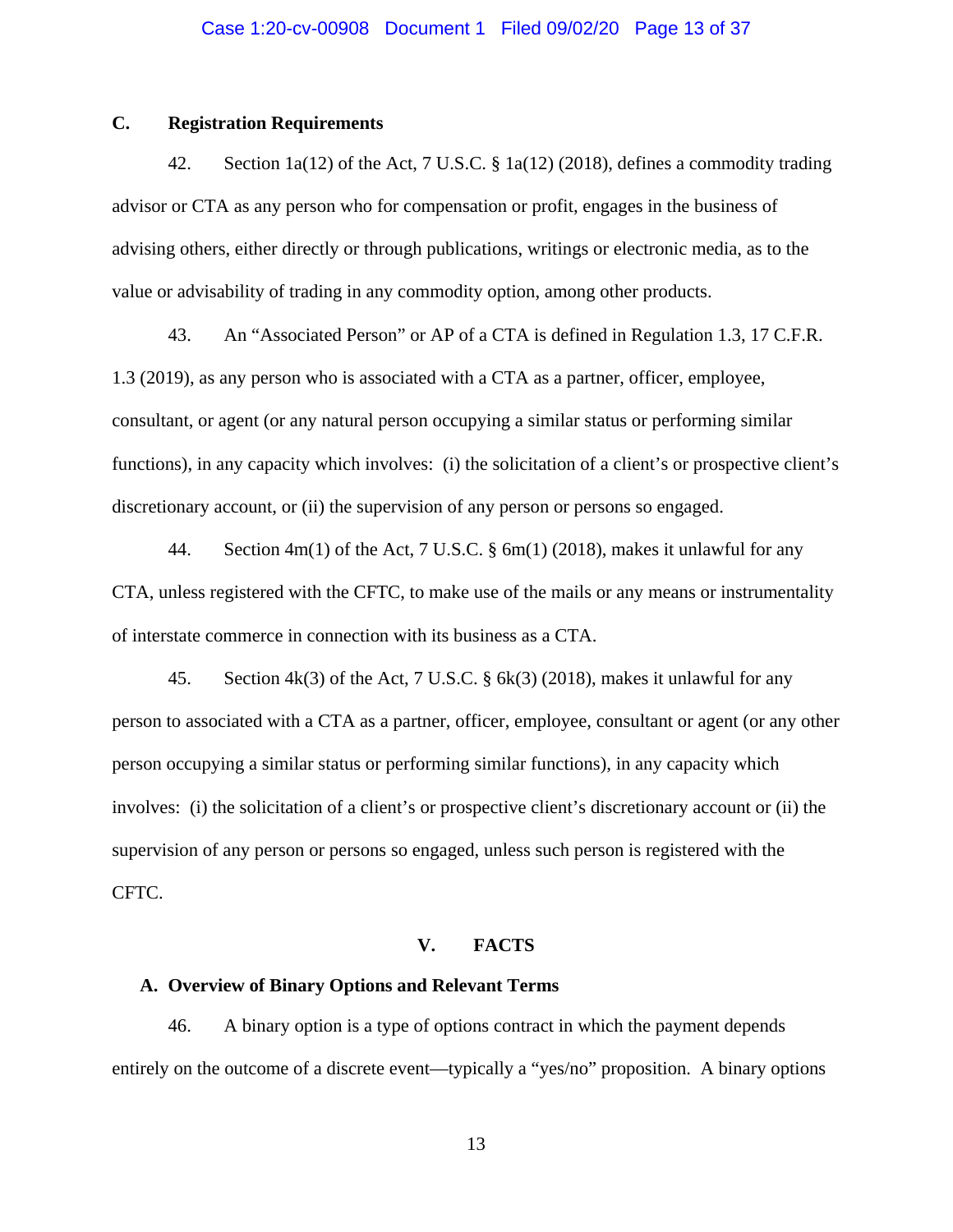#### Case 1:20-cv-00908 Document 1 Filed 09/02/20 Page 14 of 37

customer enters into a trade that predicts the price of an underlying asset by a pre-determined date and time, commonly referred to as the "expiration" or "expiry." The price of the option at expiry is commonly referred to as the "strike price." Basic binary options involve a prediction as to the direction that the underlying asset's price will take relative to the price of entry, while binary option pairs involve a prediction as to whether one asset will outperform another.

47. Binary option "brands" sell and market binary options. Typically, a binary option customer enters into a trade through a trading "platform" accessed through the brand's website.

48. Frequently, binary option brands rely on "affiliate marketers" to disseminate solicitations to prospective customers through targeted campaigns advising them to open and fund off-exchange binary option trading accounts. Affiliate marketing is a form of performancebased marketing that is predominantly conducted via email solicitations and promotional materials, including videos, made available on internet websites. Affiliate marketers may also offer "trade signals" or "auto-trader" functions that purport to assist customers by providing recommendations as to specific trades or automatically executing a trade at so-called opportune market conditions.

49. Once the customer acquires a binary option, there is no further decision for the holder to make as to whether or not to exercise or trade the binary option, as binary options exercise automatically at expiry. The expiration date and time are typically determined at the time the customer enters into a binary option trade.

50. Binary options involve a variety of underlying assets, including currency pairs (e.g., EUR/USD); commodities such as oil, gold, and platinum; equity indices (e.g., the Down Jones Industrial Index); and stocks (e.g., Google, Nike, etc.). However, unlike other types of options, a binary option does not give the holder the right to purchase or sell the underlying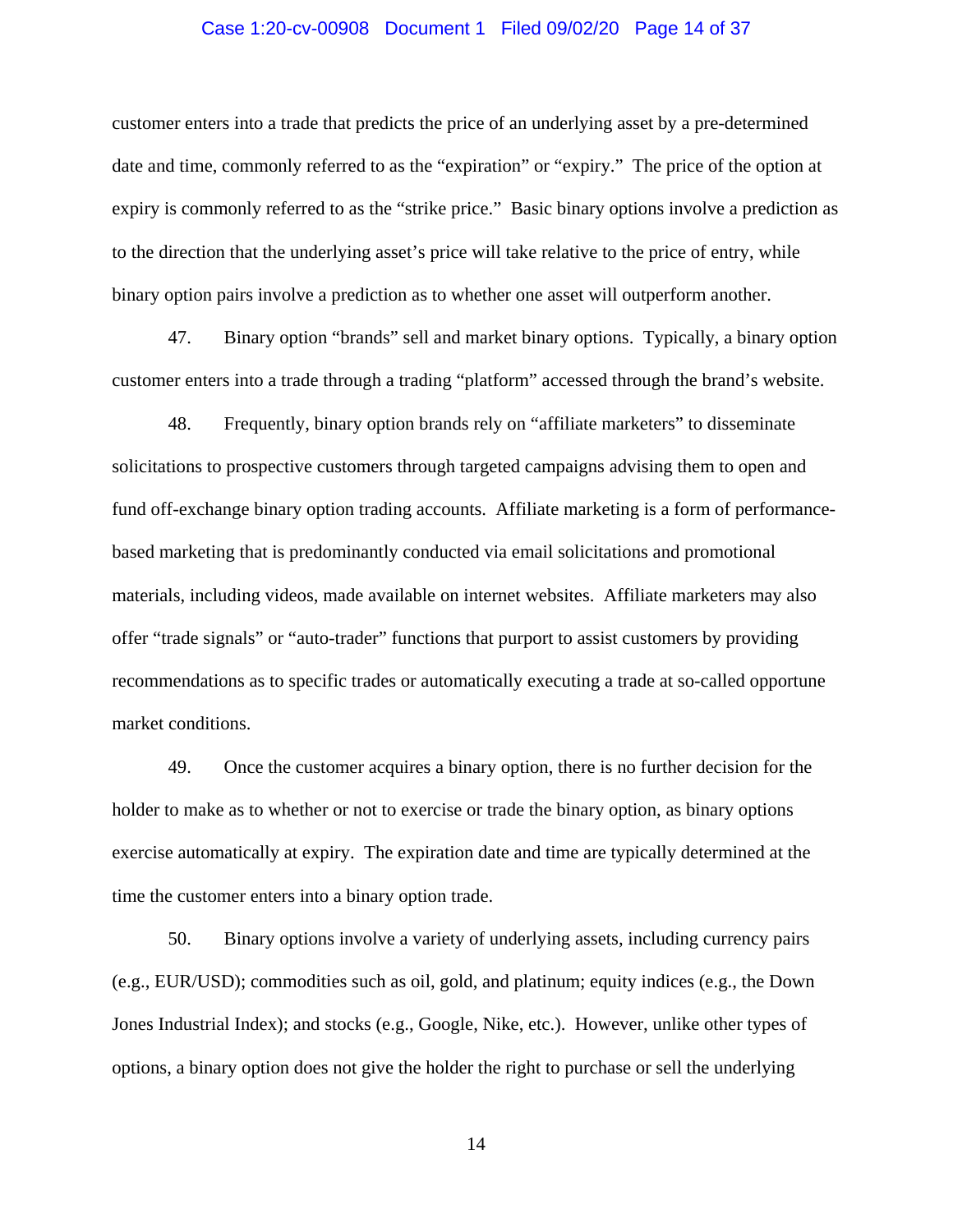#### Case 1:20-cv-00908 Document 1 Filed 09/02/20 Page 15 of 37

asset. Instead, binary options are "cash settled." When the binary option expires, if the customer has correctly predicted the asset's movement, the customer is "in the money" and entitled to a payout of a pre-determined amount of money. If the customer has made an incorrect prediction, he or she is "out of the money," loses the premium paid (i.e., the amount of the trade), and gets nothing.

51. There are only three designated contract markets ("DCMs") currently authorized to offer binary options that are commodity options transactions to retail customers in the United States: Cantor Exchange LP, Chicago Mercantile Exchange, Inc., and the North American Derivatives Exchange, Inc. All other entities offering binary options in the U.S. or to U.S. customers are doing so illegally.

## **B. Overview of the Cartu Enterprise**

52. Defendants engaged in fraudulent activity at each stage of a typical binary option transaction. Often, a potential U.S. customer first encountered Defendants after a fraudulent email solicitation or video created and disseminated by an affiliate marketer directed the customer to one of the Cartu Brands to open and fund a binary option trading account. The customer was then contacted by a broker who solicited the customer to open and fund a trading account with one of the Cartu Brands. If the customer chose to pay by credit card, those payments were usually charged to and processed by Greymountain, and therefore Greymountain, as opposed to the specific Cartu Brand, would appear as the merchant on the customer's credit card bill. Customers entered into binary options trades through the Cartu Brand websites, and those trades were executed on the Cartu Platform. The Cartu Brothers and Masten, acting through and on behalf of All Out, Blue Moon, Orlando Union, and BareIt, controlled those transactions and, at times, manipulated the results of those trades to force customer losses. The Cartu Brands and the Cartu Platform shared in the resulting profits.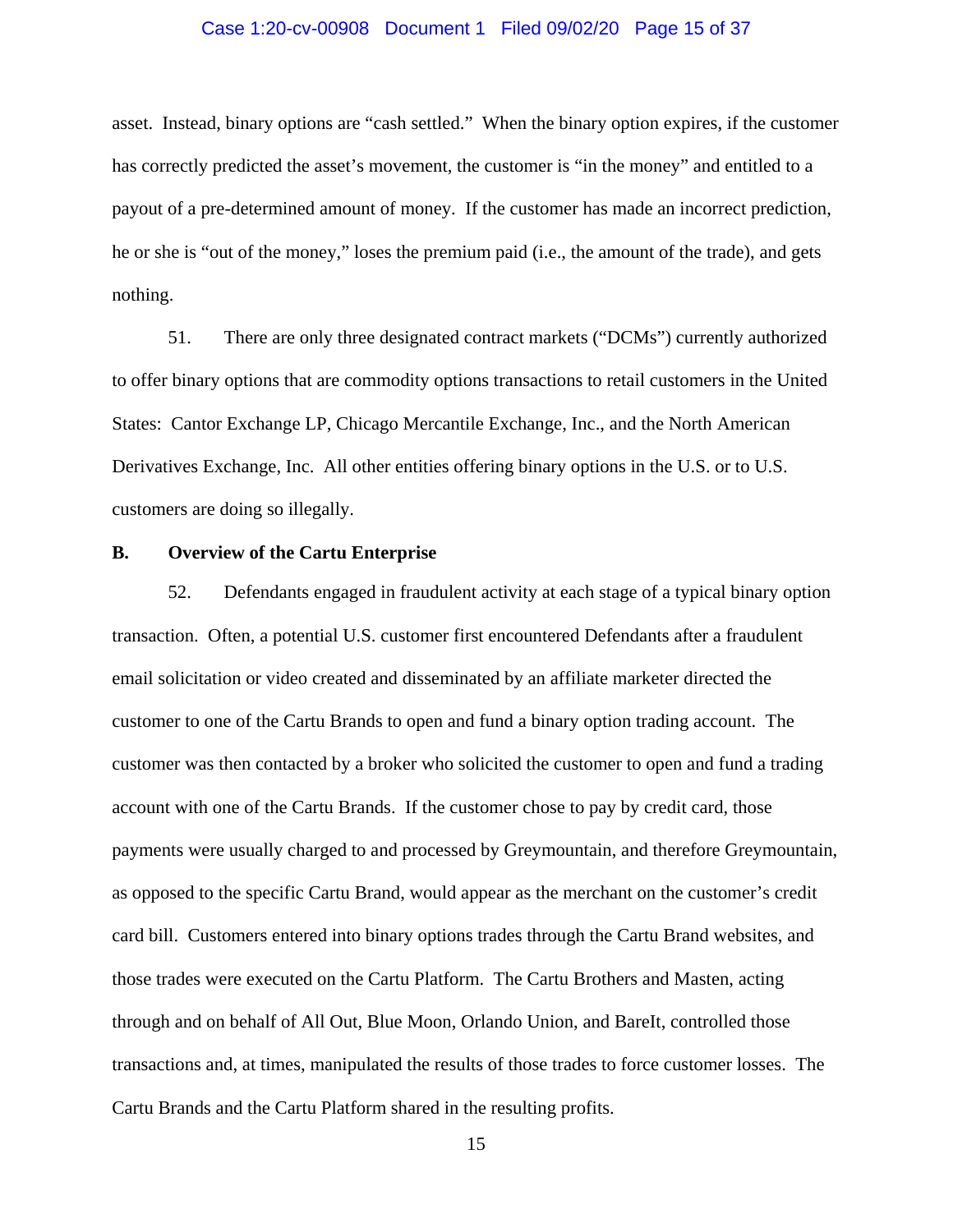#### Case 1:20-cv-00908 Document 1 Filed 09/02/20 Page 16 of 37

53. The Cartu Brothers and Peretz Brothers marketed, offered, and sold binary options to retail customers, including customers in the United States, through one or more internet trading websites, including www.beeoptions.com and www.beeoptions.us (collectively, the "BeeOptions website"); www.glenridgecapital.com (the "Glenridge website"); and www.rumeliacapital.com (the "Rumelia website") (collectively, the "Cartu Brand websites"). Tracy PAI registered the BeeOptions website, Greymountain registered the Glenridge website, and Atmosphere registered the Rumelia website.

54. During at least part of the Relevant Period, Masten and BareIt also offered trade signals and auto-trading for customers to use when entering into transactions on the Cartu Brand websites. At least certain customers received an email advising them that the Cartu Brands had a "partnership with a company called SignalPush" that "offer[ed] trade signals and auto-trader services" and directing them to the website www.signalpush.com (the "SignalPush website") to open an account with SignalPush. Masten registered and operated the SignalPush website.

55. Between January 2014 and August 2017, MasterCard processed a total of \$69,107 in transactions for SignalPush. Between May 2016 and July 2017, Visa processed a total of \$15,855 in transactions for SignalPush.

56. In addition to the Cartu Brand websites, Defendants utilized other websites in connection with their fraudulent binary option trading scheme, including www.greymountainmanagement.com; www.megacharge.com, www.megacharge.net and megaoptimization.com; as well as www.tracypai.com (the "Tracy PAI website"). At various times during the Relevant Period Masten was responsible for managing and administering the Tracy PAI website, among others.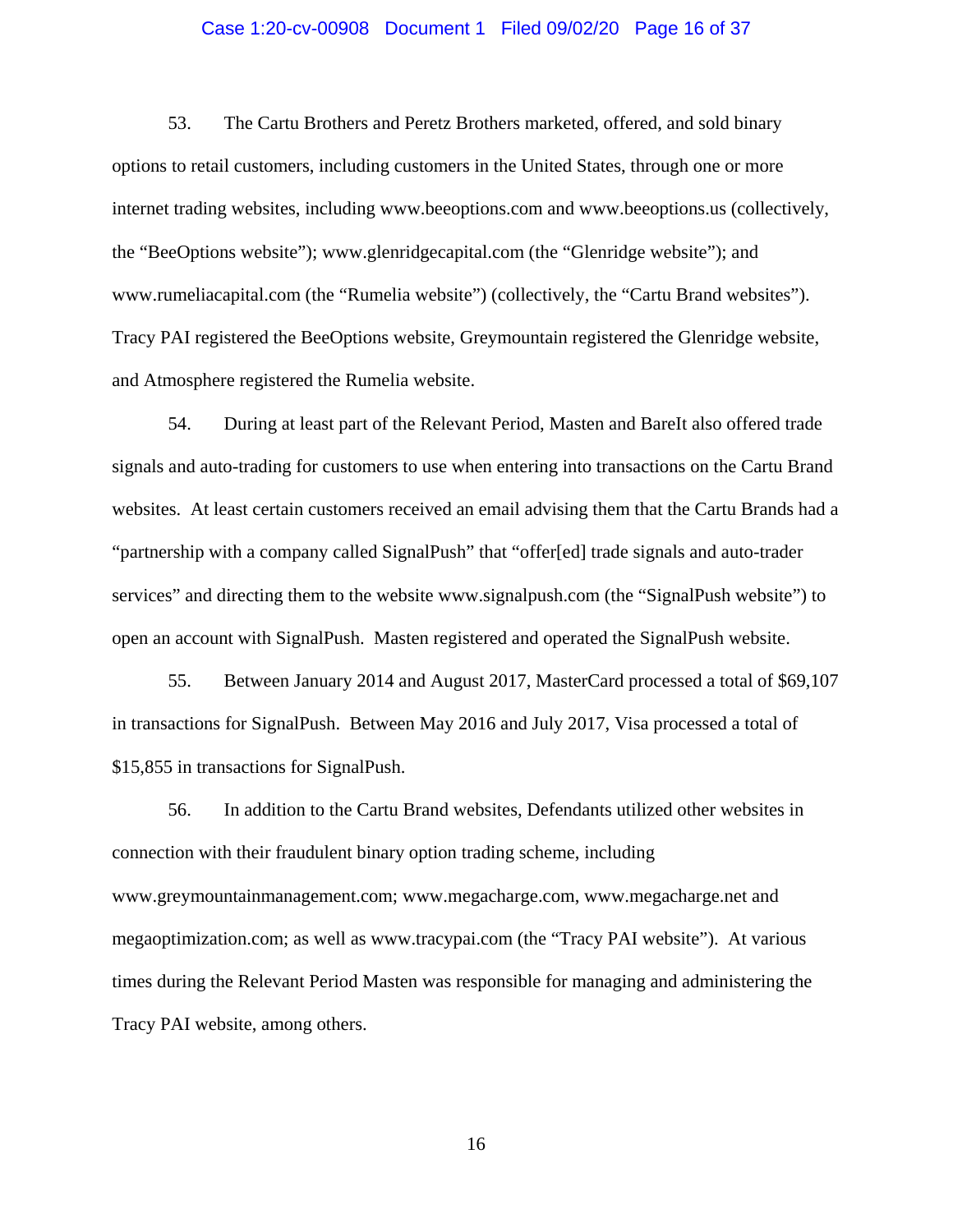### Case 1:20-cv-00908 Document 1 Filed 09/02/20 Page 17 of 37

57. Further, the Cartu Brothers, through Greymountain, accepted and processed payments for binary option transactions offered by third-parties; and the Cartu Brothers and Masten, along with defendant entities they control, have offered and accepted binary option transactions through the Cartu Platform with at least ten unique binary option brands, including brands operated by third-parties.

58. The binary options Defendants marketed, offered, and sold, were not offered on an authorized DCM and most, if not all, of the customers who entered into binary option transactions with Defendants were not "Eligible Contract Participants" or ECPs, defined in Section 1a(18)(A)(xi) of the Act, 7 U.S.C. § 1a(18)(A)(xi) (2018).

59. When offered on a DCM or other regulated exchange, customers on opposite sides of each binary option transaction are typically matched, meaning that for each customer who correctly predicts an asset's price movement and is in the money, there is an customer who made an incorrect prediction and is out of the money. The binary option exchange earns a commission on the trade, but otherwise has no interest in its outcome.

60. The binary options marketed, offered, and sold by Defendants did not operate like those on regulated exchanges. Defendants did not connect customers to legitimate binary options exchanges or otherwise match buyers and sellers of binary options. The Cartu Brands were the counterparties to each transaction and acted in a manner similar to that of a casino or sports book by taking the opposite position on each trade, while the Cartu Platform "executed" the trade and received a percentage of each customer's net deposits.

61. The binary options marketed, offered, and sold by Defendants are not actual transactions, but rather book entries that gave the appearance of actual transactions. Defendants' binary options did not result in the transfer of money from one segregated, customer account to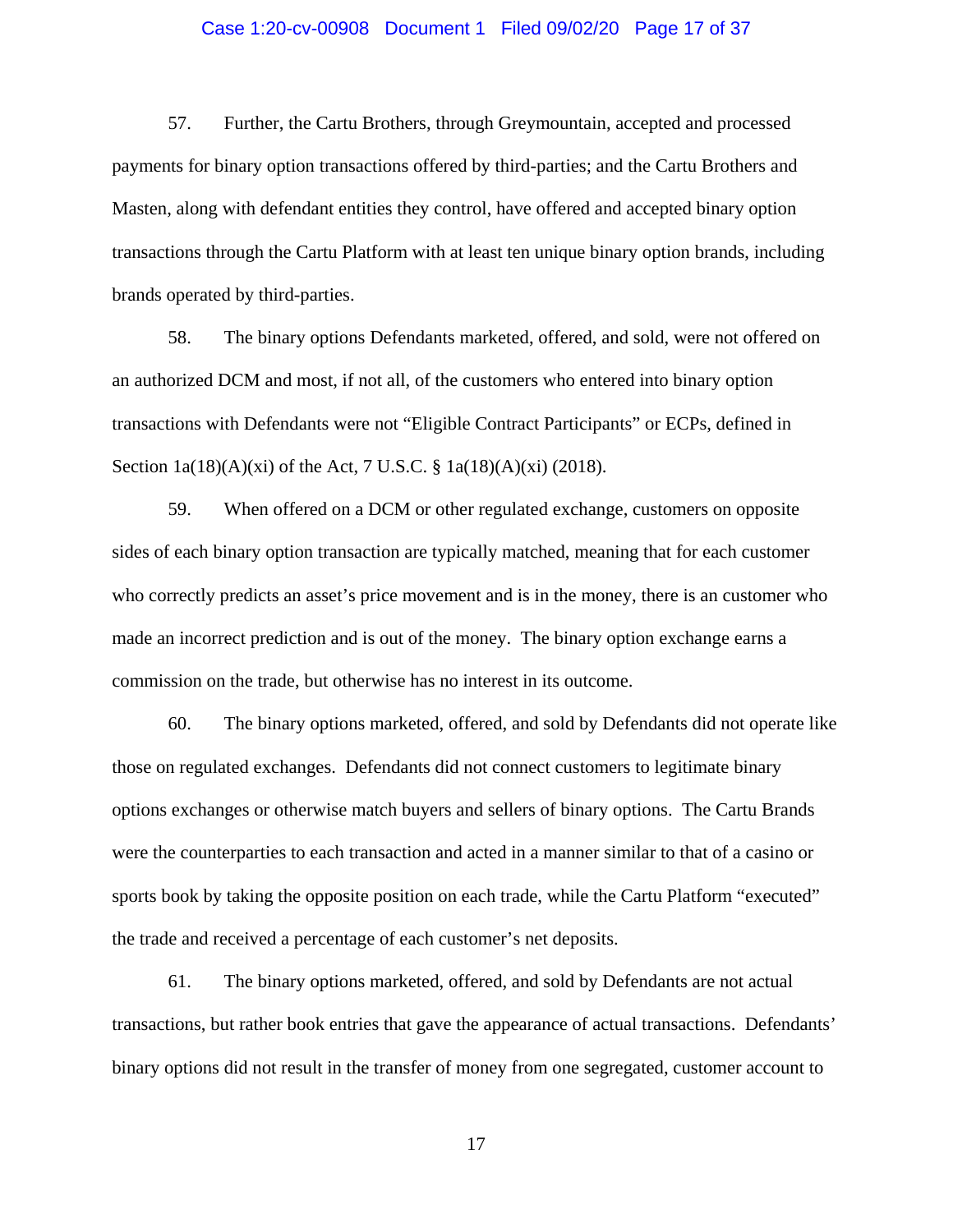#### Case 1:20-cv-00908 Document 1 Filed 09/02/20 Page 18 of 37

another account at expiry. No funds actually changed hands at the conclusion of any given binary option transaction with the Cartu Brands.

## **C. Operation of the Cartu Brands**

62. Beginning in or before April 2013, Jonathan, and others acting on behalf and under the direction of the Cartu Brothers, began soliciting individuals in the United States and elsewhere to trade illegal, off-exchange binary options through the BeeOptions website. At that time, BeeOptions operated out of a conference room in the offices of an Israeli-based gaming company owned by Josh and David.

63. At least by May 2014, the Peretz Brothers were responsible for supervising the individual brokers who solicited customers to trade with BeeOptions and, thereafter, Glenridge and/or Rumelia. At various times during the Relevant Period, Nati supervised the individual brokers responsible for soliciting prospective customers and obtaining an initial deposit and Leeav supervised the individual brokers responsible for soliciting customers to make additional deposits.

64. Beginning in or around December 2014, the Cartu Brothers and Peretz Brothers began soliciting individuals in the United States and elsewhere to trade illegal, off-exchange binary options through the Glenridge website; and beginning in or around January 2015, the Cartu Brothers and Peretz Brothers began soliciting individuals in the United States and elsewhere to trade illegal, off-exchange binary options through the Rumelia website. The BeeOptions website expired on May 11, 2017, the Glenridge website expired on April 29, 2018, and the Rumelia website expired on December 24, 2017.

65. The Cartu Brands utilized affiliate marketers to identify potential customers by creating and disseminating fraudulent marketing campaigns that advise prospective customers to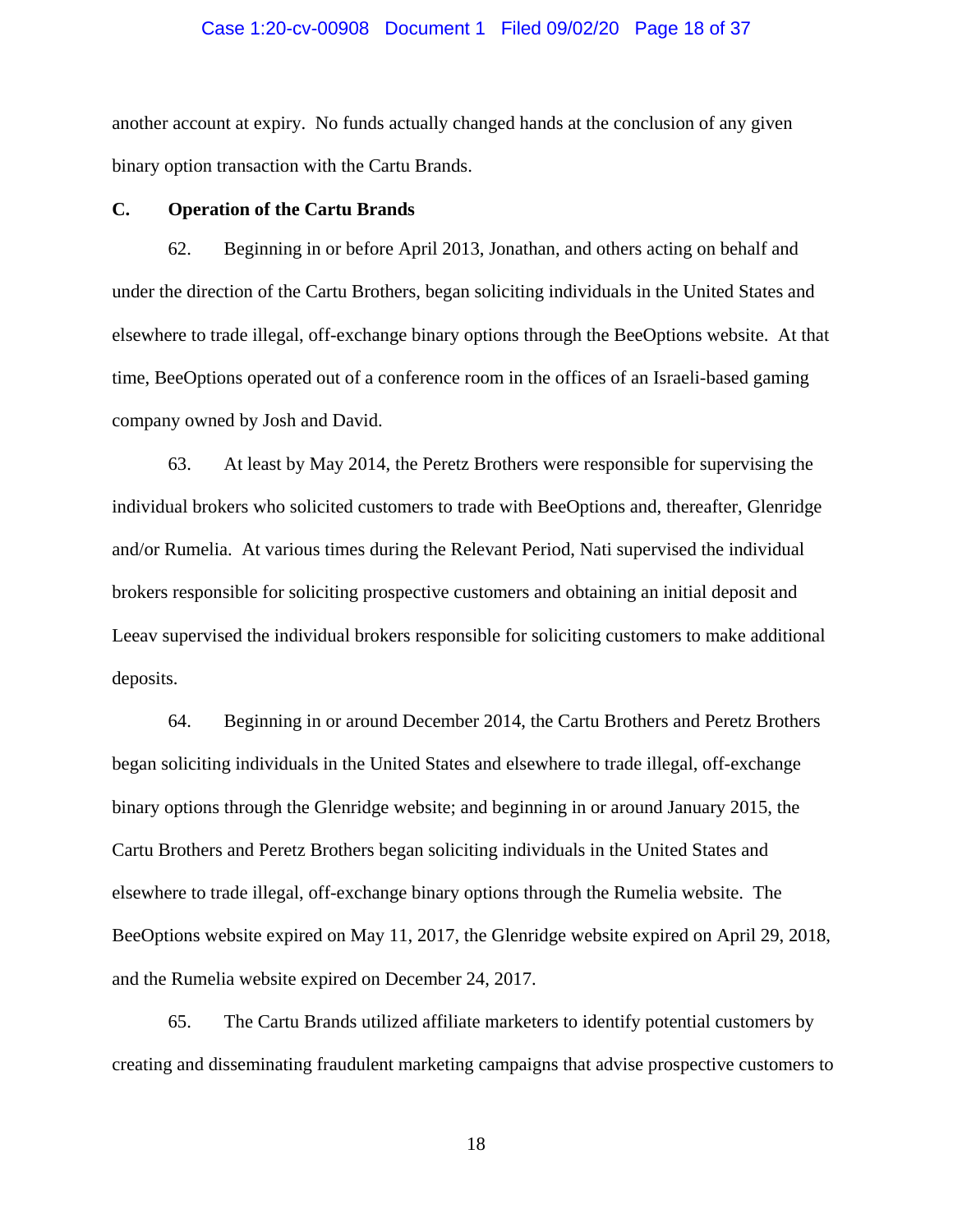#### Case 1:20-cv-00908 Document 1 Filed 09/02/20 Page 19 of 37

open and fund binary option trading accounts. Upon information and belief, Masten and BareIt first became involved with the Cartu Brothers as an affiliate marketer for BeeOptions.

66. Beginning in or before July 2013, Masten and his company, BareIt, d/b/a SignalPush, entered into a partnership with the Cartu Brothers to provide trading signals for customers of the Cartu Brands. An email sent to at least certain BeeOptions customers during the Relevant Period introduced SignalPush as an auto-trading network or "essentially a computer program based on a complex algorithm that works in conjunction with emanating trade signals. It is able to execute trades on behalf of the trader, at moments of opportune market conditions . . . can be customized according to the trader's desired level of financial risk . . . [and] allows trades to be executed when the trader is away."

67. BareIt and Masten solicited individuals in the U.S. and elsewhere to open a SignalPush account and receive trading recommendations from "top notch" "signal providers" for transactions with binary options brands, including the Cartu Brands. On the SignalPush website, BareIt and Masten represented that they had "interview[ed]" potential signal providers to gain information about "their strategies, amount of clients, [and] money management," reviewed six months of performance records and required "the potential provider submit certain legal documents" before approving them. Upon information and belief, each of these representations was false.

68. Upon information and belief, the trading recommendations provided to customers by SignalPush were not designed to generate profits for the customer as advertised, nor were they generated by vetted and experienced money managers or financial professionals. Further, at least certain customers lost money due to trades executed by SignalPush.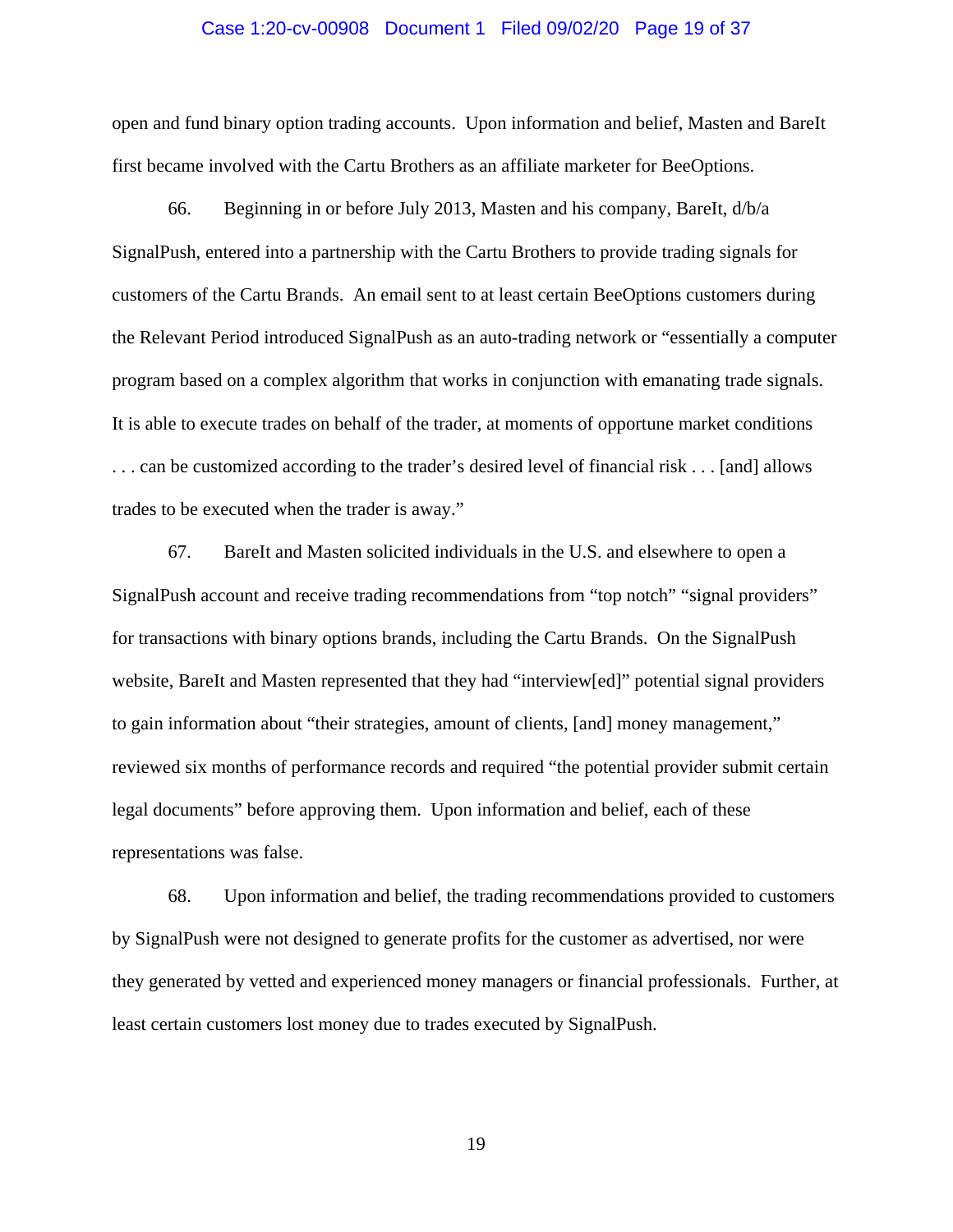#### Case 1:20-cv-00908 Document 1 Filed 09/02/20 Page 20 of 37

69. The Cartu Brands began utilizing Greymountain for payment processing in or around September 2014. On October 2, 2014, Jonathan sent an email to BeeOptions brokers and other employees of Defendants informing them that "All of you work for Tracy PAI . . . an online B2B and B2C service provider" that has "taken on a new account, Greymountain Management." In that same email, Jonathan stated that "Tracy PAI broke the \$1,500,000.00 target set us by our previous clients and surpassed even \$1,600,000.00" and shared his plan to "go out and find us more business to represent. You can be confident that your fortunes will not rest on one far away company doing unregulated business forever, and neither will mine."

70. On or before June 1, 2016, the Peretz Brothers purchased Tracy PAI and took over ownership of the Cartu Brands.

# **D. Defendants' Fraudulent Misrepresentations and Deception**

71. Defendants David, Jonathan, Josh, Leeav, and Nati, have misrepresented the fundamental nature of the binary option transactions offered to customers on the Cartu Brands' websites and in emails, telephone calls, and other communications with customers and prospective customers.

72. The Cartu Brothers and Peretz Brothers, along with their employees, agents, and others acting on their behalf, have misrepresented the profitability of trading binary options with the Cartu Brands. When communicating with customers, brokers promised returns "between 60- 85%" and the Cartu Brand websites promoted "knowledgeable account executives who will walk you through the 5-step process of trading assets online . . . so you can increase your returns up to 85%."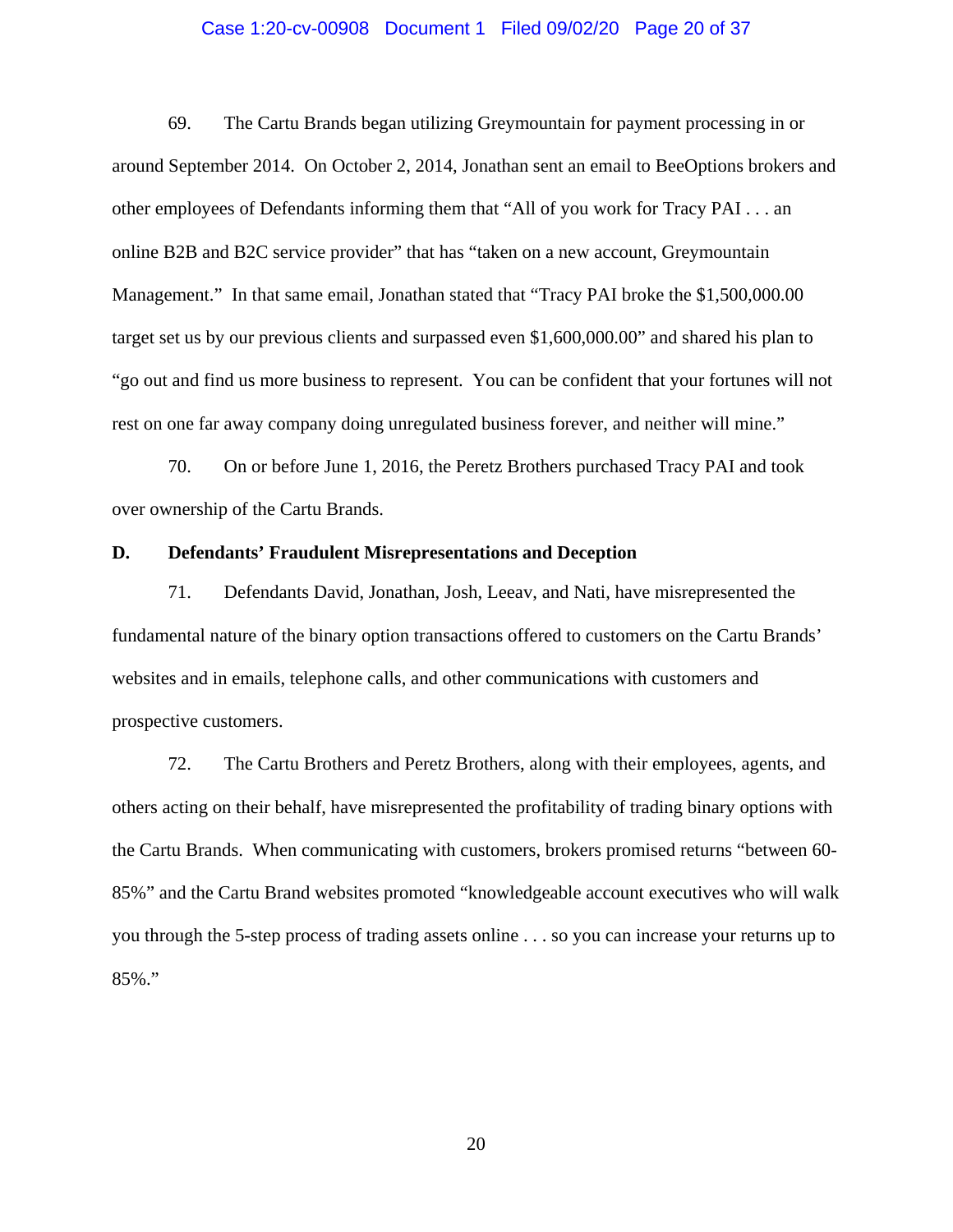73. At least in 2016 and 2017 the Glenridge website offered a "warm welcome" to the

brands' customers from "Vincent Glenn, CEO":

 . . .Your fiscal achievement is important to us, therefore you can count on Glenridge Capital to help you reach a profitable financial future. After all, we know that in order for us to succeed, you must succeed. That is why we have become the foremost binary options trading platform in the industry. . . .

 We understand that the financial market can be a challenge to navigate in today's rapidly changing world, thus I left my job as a financial broker in order to further develop online trading with a team of close colleagues and associates. . . . With a simple touch of a button, you can predict whether an asset will increase (call) or decrease (put) by expiry time. It is so easy, that it is practically intuitive.

 Further, we take pride in our friendly atmosphere and individual attention to traders. We have created a place where you can build relationships as you increase your revenue. . . . Our knowledgeable account executives will walk you through the 5-step process of trading assets online with easy to understand language and educational opportunities so you can increase your returns up to 85%. Rest assured that [you] will get fast withdrawals with conventional and alternative payment methods for your convenience.

The Glenridge website did not disclose that binary option transaction were executed on the Cartu

Platform, and it did not disclose that the brand (and its owners, the Cartu Brothers and Peretz

Brothers) were on the opposite side of each transaction and actually benefitted from customer

losses. Further, upon information and belief, Vincent Glenn is entirely fictional.

74. In emails and telephone communications the brokers, along with other employees

and agents acting on behalf and at the direction of the Cartu Brothers and Peretz Brothers, would

falsely represent that their interests were aligned with the interest of customers, when in fact the

Cartu Brands were the counterparty to each customer and profited from customer losses. For

example, one broker routinely told customers that "BeeOptions pays me to help you make

money."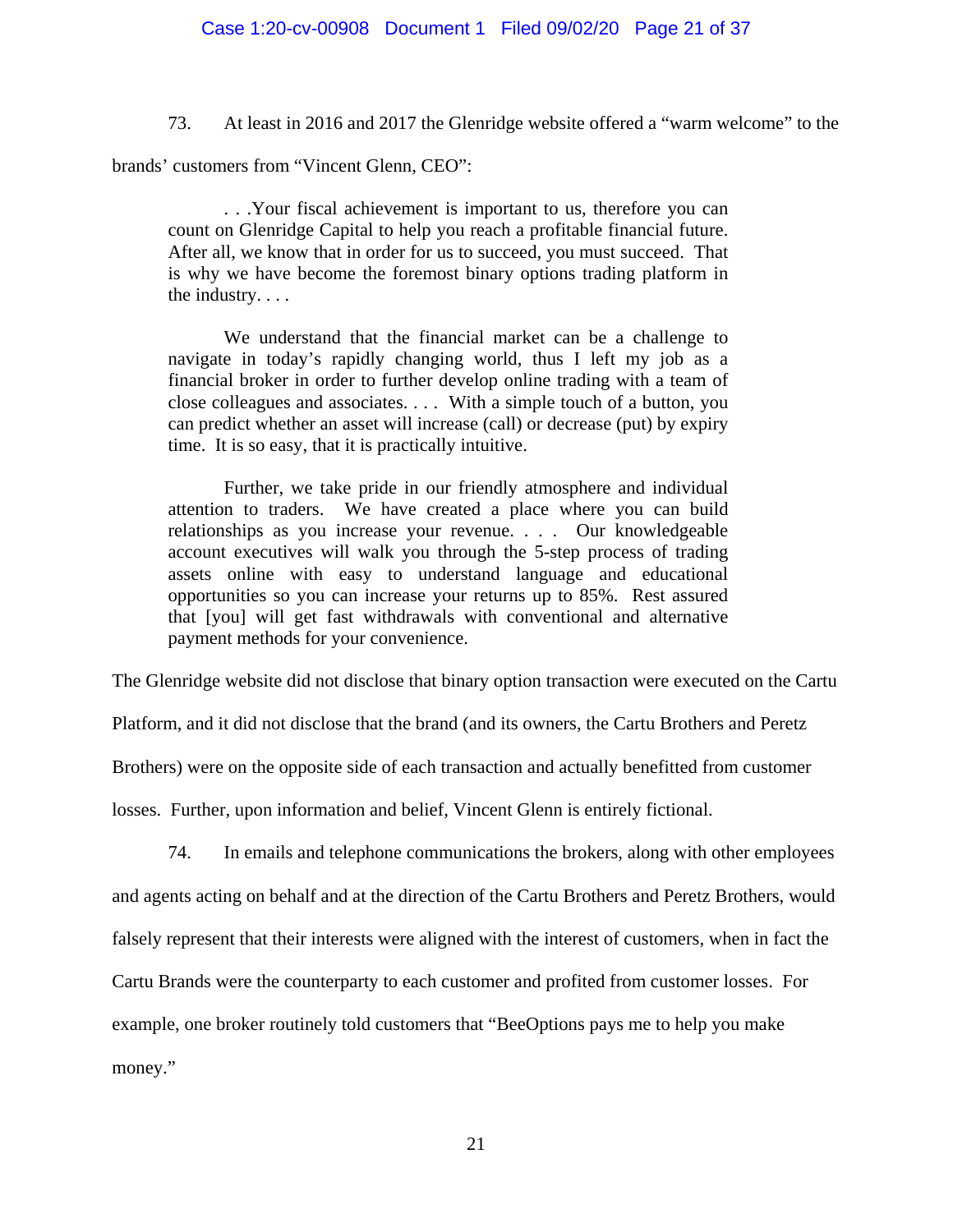### Case 1:20-cv-00908 Document 1 Filed 09/02/20 Page 22 of 37

75. At the direction of the Cartu Brothers and, later, the Peretz Brothers, the individual brokers employees who solicited customers to trade binary options with the Cartu Brands and certain other employees used alias or stage names when interacting with customers and prospective customers, including those located in the U.S., and would misrepresent their location, educational background, and financial expertise.

76. Defendants also utilized various manipulative or deceptive devices, including socalled "bonuses" and "risk free trades" to entice Cartu Brand customers to deposit additional funds and then prevent customers from withdrawing funds. The Cartu Brothers and Masten, acting through and on behalf of the various entities they controlled, including All Out, BareIt, Blue Moon and Orlando Union, designed the Cartu Platform to provide the functionality needed for the Cartu Brands, and other binary option brands, to offer bonuses and risk free trades. Jonathan and the Peretz Brothers mandated that Cartu Brand brokers pitch bonuses to customers as being helpful, and informed the brokers that bonuses were actually a tool to keep money in the system by preventing withdrawals and therefore increasing the brand's profits.

77. As used by Defendants, the term bonus is misleading as it suggests that it provided a benefit to customers, when in fact the bonus was designed to limit customers' ability to withdraw funds. Typically, a bonus required customers to trade 30-times the amount of the bonus plus any accompanying deposit (known as the "turnover requirement") before any funds could be withdrawn. By way of example, if a customer received a \$5,000 bonus on a \$10,000 deposit with one of the Cartu Brands, that customer would have been required to trade \$450,000 (30 x \$15,000) before any funds could be withdrawn. Similarly, a risk free trade, which was typically offered as a "refund" for trading losses questioned by a customer or to entice an additional deposit, typically had a turnover requirement of 10-times the refunded amount. The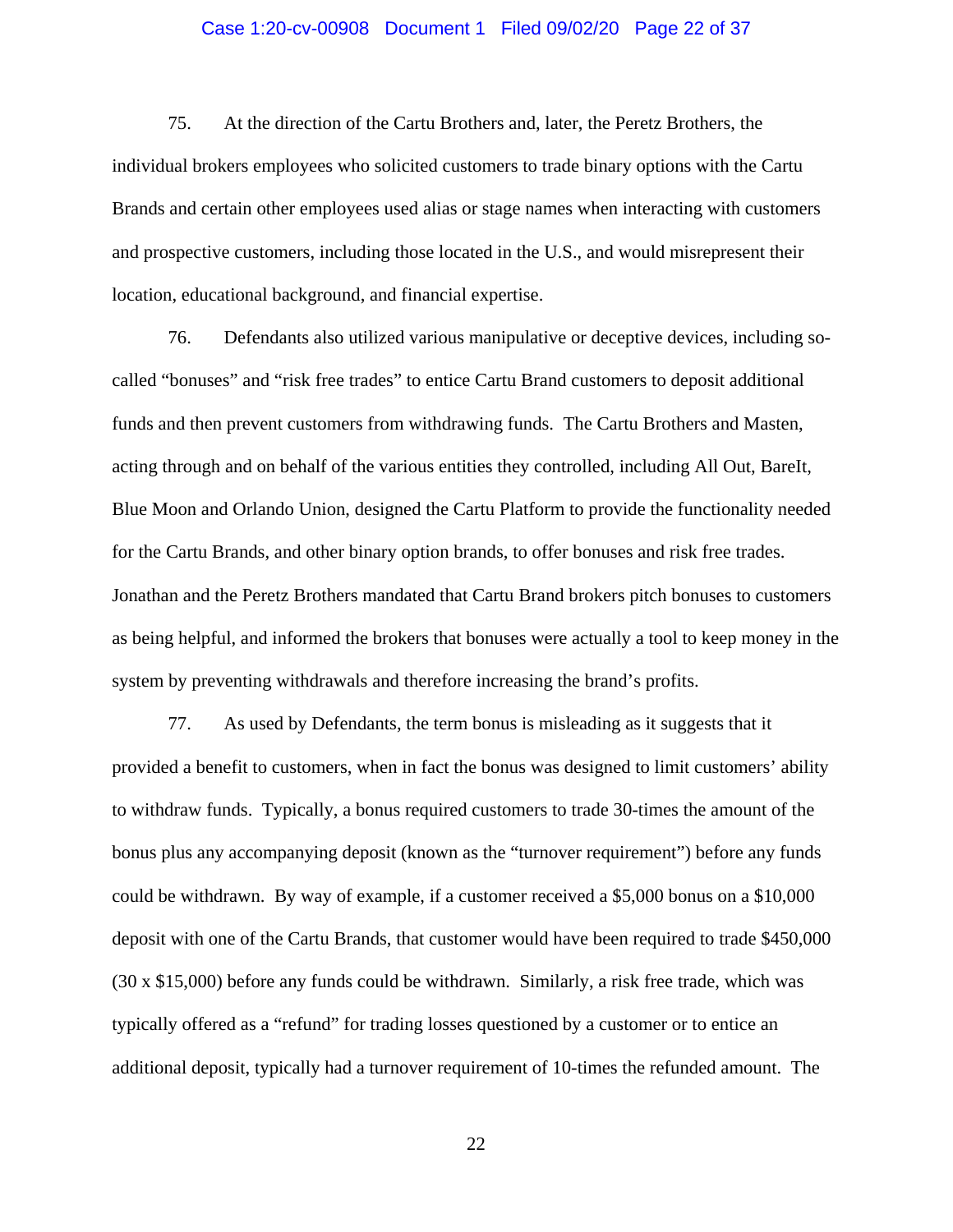#### Case 1:20-cv-00908 Document 1 Filed 09/02/20 Page 23 of 37

bonuses and risk free trades offered by Defendants did not involve the transfer of actual funds to a customer or customer's account.

## **E. The Cartu Brothers and Masten Developed the Cartu Platform**

78. At the beginning of the Relevant Period, the Cartu Brothers utilized a trading platform and related software operated by third-parties (the "Spot Platform") to perpetuate their fraudulent binary options scheme. Customers would access the platform through the Cartu Brands' websites, typically by logging in with their email and password. The Spot Platform customer relationship management or "CRM" software system allowed Defendants' employees and agents to see customer names and contact information, including their geographic location, as well as the customer's account history, trades attempted, and withdrawal requests. In at least certain instances, the Spot Platform CRM also identified a customer's risk level–i.e., the risk that the customer would meet their turnover requirement and be able to withdraw funds from their account.

79. Unbeknownst to customers, the results of binary option transactions could be manipulated on the Spot Platform, for example, by changing the strike price of a trade just before expiry. For at least part of the Relevant Period, Jonathan and/or the Peretz Brothers typically approved requests to alter trading outcomes for customers of the Cartu Brands.

80. By at least September 2014, Masten and the Cartu Brothers began developing the Cartu Platform. Upon information and belief, Masten owned 30% of the Cartu Platform and the Cartu Brothers owned 70% of the platform. Masten was the lead developer for the Cartu Platform. Between July 2015 and January 2017, Masten received at least \$1,448,209 from Greymountain through transfers to BareIt. Upon information and belief, those funds represent only a small percentage of the revenue Masten received in connection with the development and operation of the Cartu Platform. David, along with Masten and Jonathan, made decisions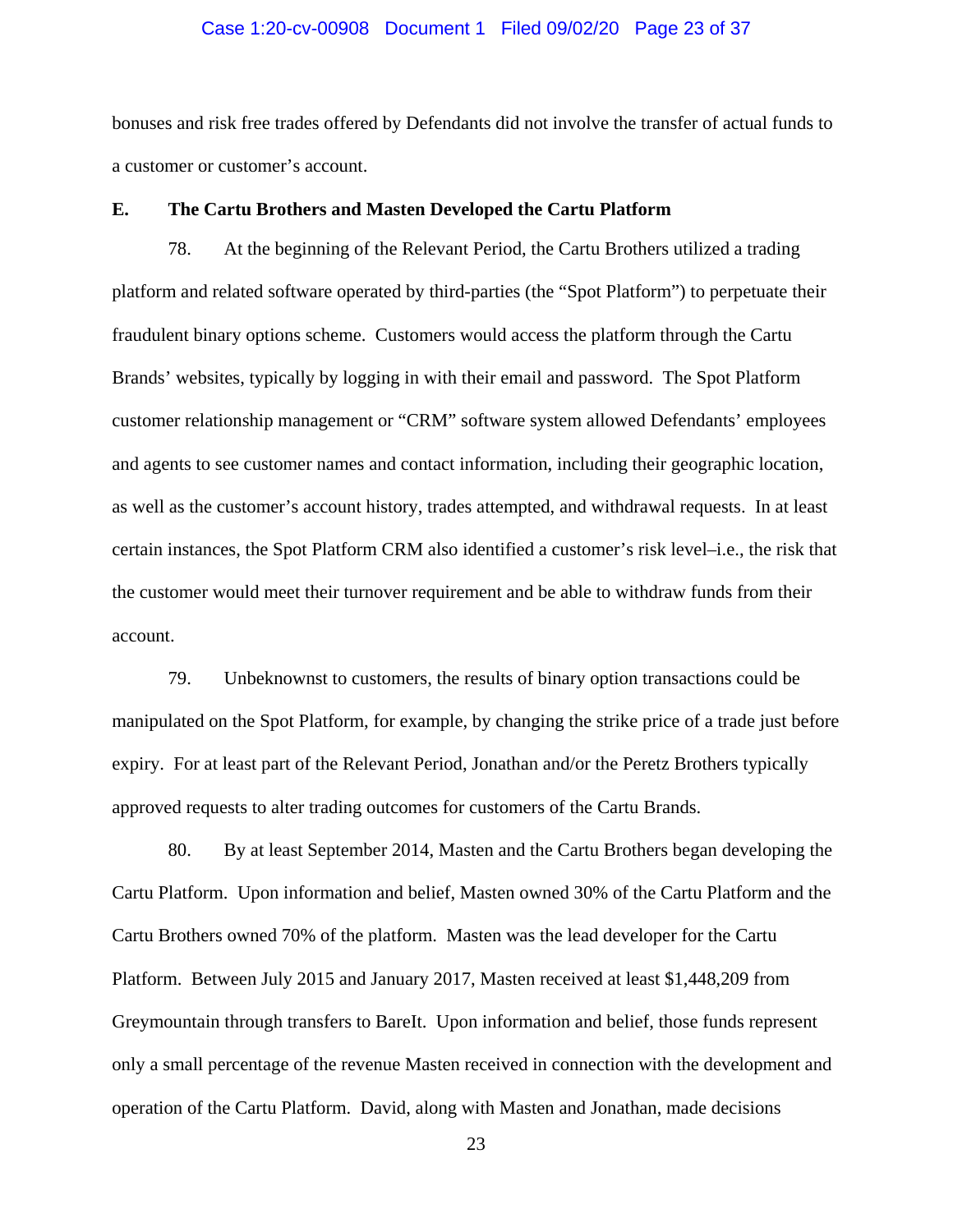#### Case 1:20-cv-00908 Document 1 Filed 09/02/20 Page 24 of 37

regarding platform functionality on behalf of the Cartu Brands and participated in pre-release testing of the Cartu Platform. The Cartu Platform went through numerous updates and iterations, and has been referred to at various times during the Relevant Period as the "Glenridge platform" "Novustra Binary Trading Platform" and "Inovesto platform."

81. The Cartu Platform "went live" in or around September 2015. Thereafter, Defendants used the Cartu Platform to offer and execute binary option transactions, including currency pairs and commodities; to track customer information including deposits; generate commission reports for individual brokers; and control at least certain customer transactions.

82. Unbeknownst to the individuals who traded binary options with the Cartu Brands, the Cartu Platform included functionality to "manage risk" associated with a customer, including by altering the pre-set spread or strike price of a trade and delaying execution of a trade. It also allowed binary brands to limit a customer's open volume or number of trades, without disclosure to the customer, or to limit the brand's maximum daily loss. Increasing the risk setting allowed the Cartu Brands (and other third-parties brands that utilized the Cartu Platform) to decrease the number of winning trades, thereby increasing customer loses–and their own profits

83. By March 2016, at least ten binary options brands offered and entered into illegal, off-exchange binary option transactions with their customers through the Cartu Platform. Upon information and belief, Greymountain provided payment processing services for all of the brands that utilized the Cartu Platform.

84. David, Jonathan, Josh, and Masten shared the revenues generated by the Cartu Platform and utilized various entities they owned and controlled, most notably All Out, BareIt, Blue Moon, and Orlando Union, to open accounts and enter into agreements on behalf of the Cartu Platform, and to transfer and conceal revenue generated through the Cartu Platform. At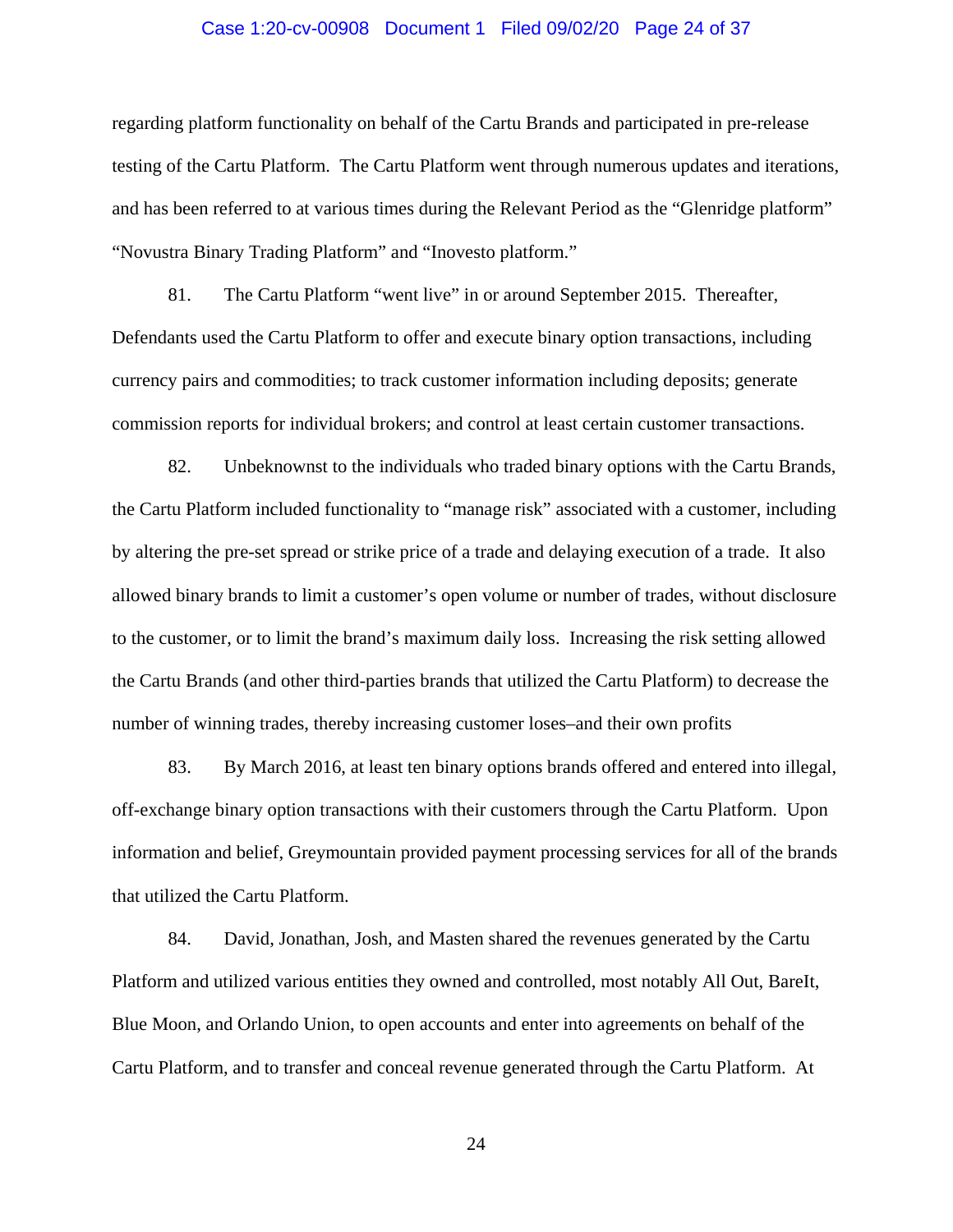#### Case 1:20-cv-00908 Document 1 Filed 09/02/20 Page 25 of 37

least after June 1, 2016, the Peretz Brothers received funds generated by and through the Cartu Platform in connection with their ownership of the Cartu Brands.

85. In telephone calls and other solicitations, the brokers, as well as other employees and agents acting on behalf of the Cartu Brands and at the direction of Jonathan or the Peretz Brothers, among others, falsely represented to customers and prospective customers that their funds were held in regulated financial institutions.

86. In fact, Defendants individually and collectively utilized dozens of off-shore entities and accounts to hold, transfer, and conceal funds received from customers of the Cartu Brands and other brands that utilized the Cartu Platform, and/or Greymountain's payment processing services.

87. Credit card companies typically prohibit financial institutions that accept and process credit and debit card transactions from engaging in or supporting activity that is illegal or reflects negatively on the credit card brand. In order to limit the risk that banks and credit card companies would refuse to transfer customer funds to the Cartu Brands due to suspected fraud, Defendants developed Greymountain as their own payment service processor for credit card transactions.

88. On or around May 20, 2014, David caused Greymountain to be incorporated as a single member private company under the laws of Ireland. During the Relevant Period, Greymountain held itself out as providing "customer support, call center agents, graphic design, compliance/ risk management, account management, tech support and affiliation" for "Binary Options brands . . . and other entities operating in the binary options space" including "Tracy PAI, based out of Ramat Gan in Israel."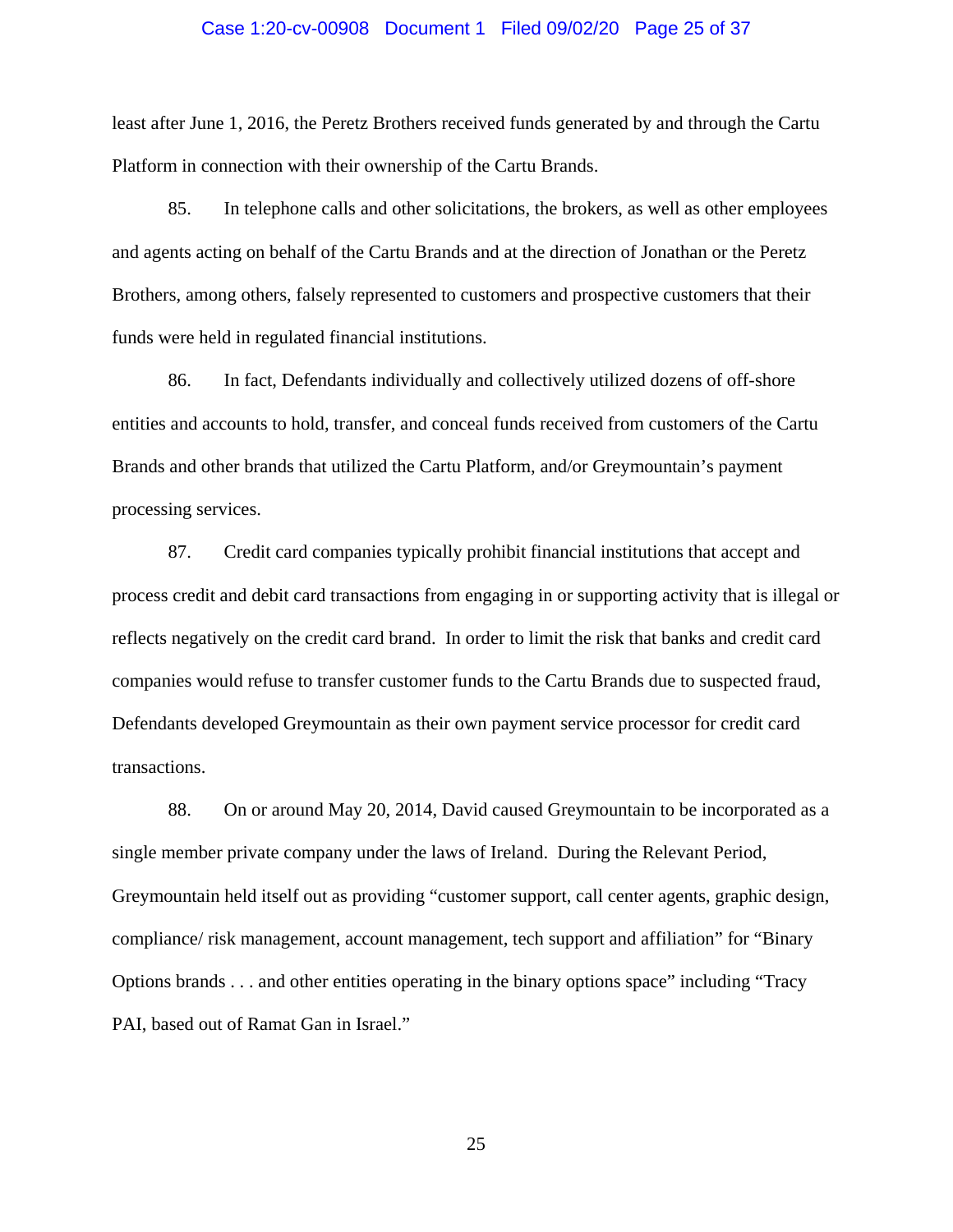#### Case 1:20-cv-00908 Document 1 Filed 09/02/20 Page 26 of 37

89. At various times during the Relevant Period, the Cartu Brothers opened accounts on behalf of Greymountain the name of All Out, Blue Moon, Orlando, and the Related Entities, and used those accounts to accept, hold, and transfer customer funds in connection with illegal off-exchange binary options transactions.

90. During the Relevant Period, Greymountain received and processed over \$165 million in connection with illegal off-exchange binary options transactions. Between September 1, 2015 and November 6, 2017, the Greymountain bank account at Allied Irish Bank received deposits totaling \$149,555,575.

91. According to Greymountain, 60% of the transactions it processed were for individuals located in the United States or Canada, along with 20% for individuals in Africa, 10% for individuals in Europe, 5% for individuals in Australia and Oceania, and 5% for individuals in the Commonwealth of Independent States, consisting of post-Soviet republics in Eurasia.

92. Between January 2014 and August 2017, MasterCard processed a total of \$38,334,722 in transactions for Cartu Brands on behalf of U.S. customers.

93. Between May 2016 and July 2017, Visa processed a total of \$19,757,074in transactions for Cartu Brands on behalf of U.S. customers.

#### **VI. VIOLATIONS OF THE COMMODITY EXCHANGE ACT**

#### **COUNT ONE**

# **Violations of Section 4c(b) of the Act, 7 U.S.C. § 6c(b) (2018), and Regulation 32.4, 17 C.F.R. § 32.4 (2019)**

# **Commodity Options Fraud**

94. The allegations set forth in the paragraphs above are realleged and incorporated herein by reference.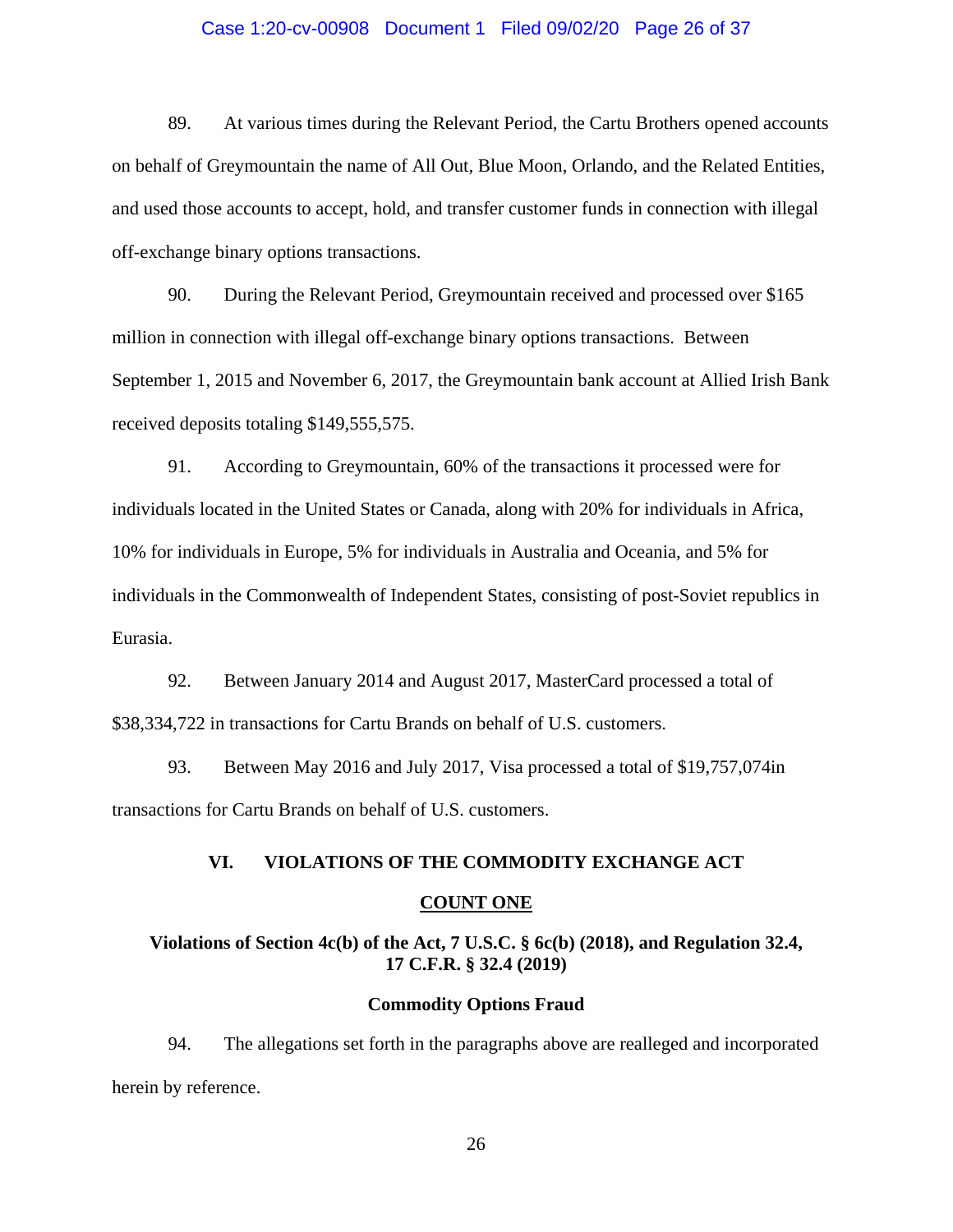## Case 1:20-cv-00908 Document 1 Filed 09/02/20 Page 27 of 37

95. During the Relevant Period, Defendants, in or in connection with an offer to enter into, the entry into, or the confirmation of the execution of, any commodity option transaction, directly and indirectly: (a) cheated or defrauded, and attempted or cheat and defraud, customers and prospective customers; (b) made or caused to be made to customers and prospective customers false reports or statements; and (c) deceived or attempted to deceive customers and prospective customers in connection with commodity option transactions, in violation of 7 U.S.C. § 6c(b) and 17 C.F.R. § 32.4. Defendants did so by engaging in the conduct alleged in the foregoing paragraphs, including by:

- a. As to Cartu Brothers and Peretz Brothers, misrepresenting: (1) the risk, cost, and profit potential of binary option transactions offered to customers by the Cartu Brands; (2) that the financial interests of the Cartu Brands were aligned with the customers' financial interest, and failing to disclose that they profited from customer losses; and (3) the financial experience and expertise, as well as the identity and physical location, of their employees and agents; and
- b. As to all Defendants, making or causing to be made false reports regarding the binary option transactions offered to customers by the Cartu Brands and executed on the Cartu Platform.
- 96. Each of Defendants participated in the unlawful acts and practices described in

this Complaint and are therefore jointly and severally liable for the violations of 7 U.S.C. § 6c(b) and 17 C.F.R. § 32.4 committed by other Defendants .

97. David has exercised direct and indirect control over All Out and either did not act

in good faith or knowingly induced All Out's violations and is therefore liable, pursuant to

7 U.S.C. § 13c(b) (2018), for All Out's violations of 7 U.S.C. § 6c(b) and 17 C.F.R. § 32.4.

98. Masten had and exercised direct and indirect control over BareIt and either did

not act in good faith or knowingly induced BareIt's violations and is therefore liable, pursuant to

7 U.S.C. § 13c(b), for BareIt's violations of 7 U.S.C. § 6c(b) and 17 C.F.R. § 32.4.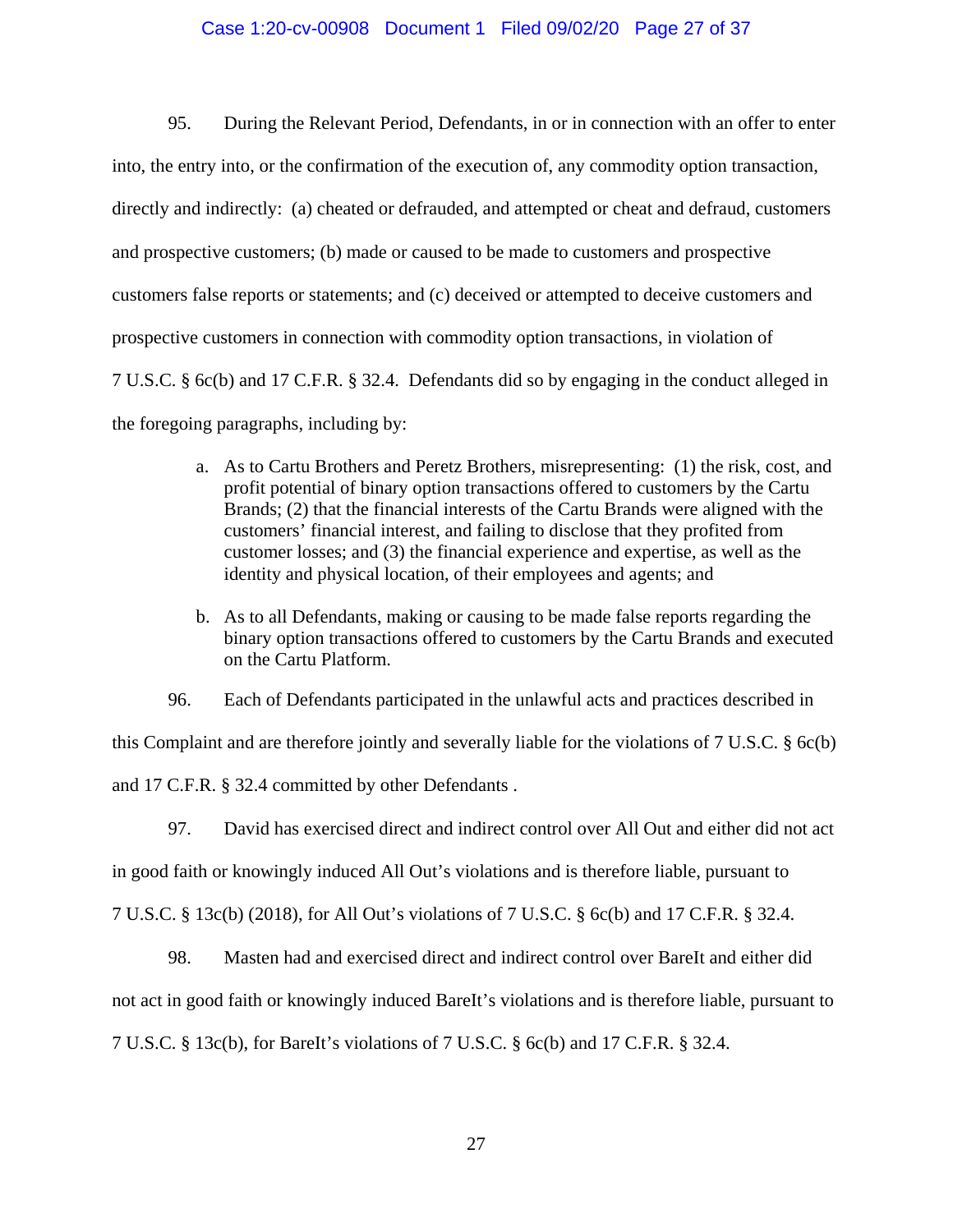## Case 1:20-cv-00908 Document 1 Filed 09/02/20 Page 28 of 37

99. Jonathan has exercised direct and indirect control over Blue Moon and either did not act in good faith or knowingly induced Blue Moon's violations and is therefore liable, pursuant to 7 U.S.C. § 13c(b), for Blue Moon's violations of 7 U.S.C. § 6c(b) and 17 C.F.R. § 32.4.

100. Josh has exercised direct and indirect control over Orlando Union and either did not act in good faith or knowingly induced Orlando Union's violations and is therefore liable, pursuant to 7 U.S.C. § 13c(b), for Orlando Union's violations of 7 U.S.C. § 6c(b) and 17 C.F.R. § 32.4.

101. Each act of: (a) cheating or defrauding, and attempting to cheat and defraud, customers and prospective customers; (b) making or causing to be made to customers and prospective customers false reports or statements; and (c) deceiving or attempting to deceive customers and prospective customers, is alleged as a separate and distinct violation of 7 U.S.C. § 6c(b) and 17 C.F.R. § 32.4.

#### **COUNT TWO**

# **Violations of Section 6(c)(1) of the Act, 7 U.S.C. § 9(1) (2018) and Regulation 180.1(a)(1)-(3), 17 C.F.R. § 180.1(a)(1)-(3) (2019)**

#### **Fraud by Deceptive Device or Contrivance**

102. The allegations set forth in the paragraphs above are realleged and incorporated herein by reference.

103. The binary option transactions offered by Defendants are swaps, as defined by Section 1a(47)(A) of the Act, 7 U.S.C. § 1a(47)(A) (2018).

104. During the Relevant Period, Defendants intentionally or recklessly used or employed, or attempted to use or employ, manipulative or deceptive devices or contrivances in connection with contracts of sale of swaps, in violation of 7 U.S.C. § 9(1) and 17 C.F.R.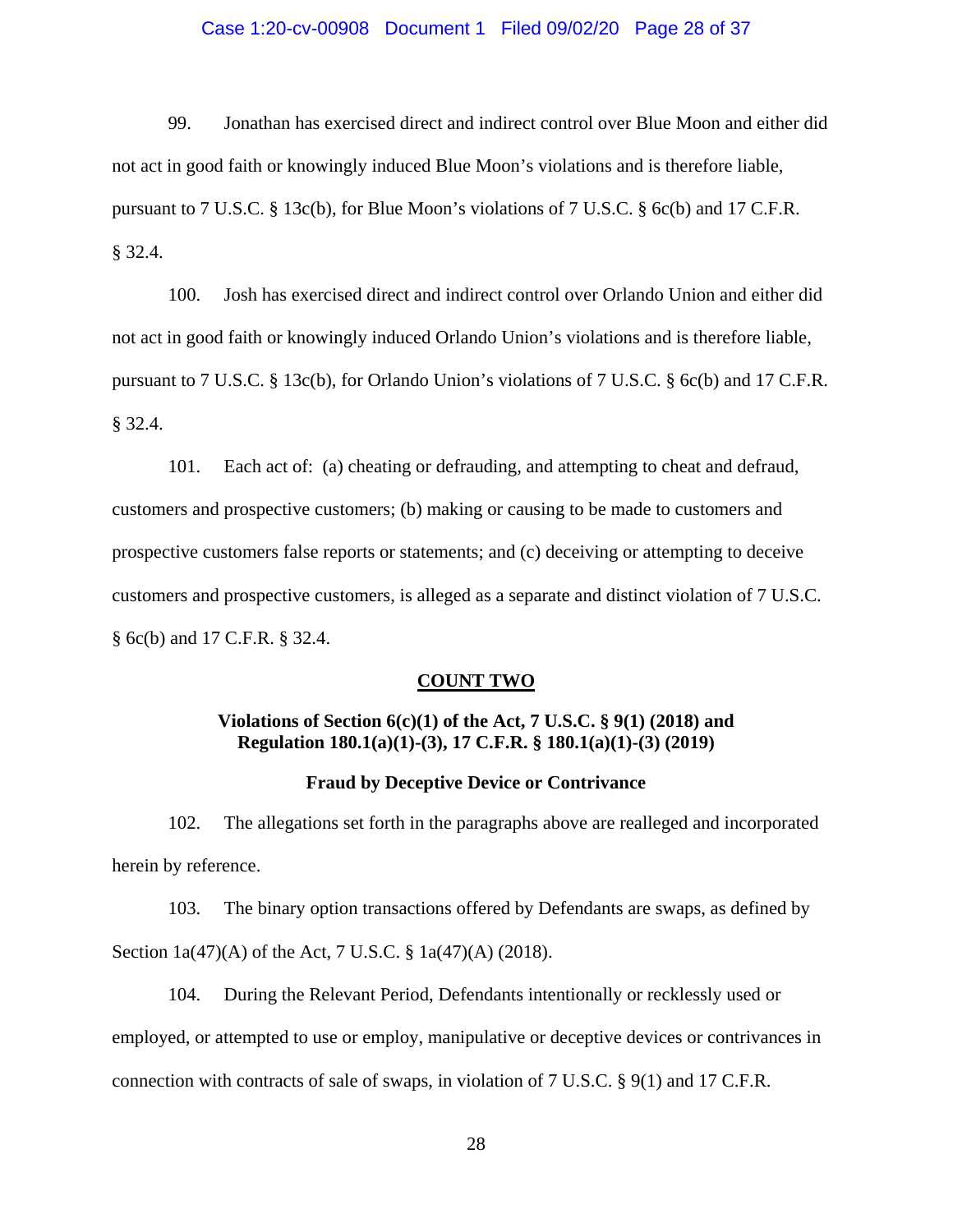#### Case 1:20-cv-00908 Document 1 Filed 09/02/20 Page 29 of 37

 $§$  180.1(a)(1)-(3). Defendants did so by engaging in the conduct alleged in the foregoing

paragraphs, including by:

- a. As to Cartu Brothers and Peretz Brothers, misrepresenting: (1) the risk, cost, and profit potential of binary option transactions offered to customers by the Cartu Brands; (2) that the financial interests of the Cartu Brands were aligned with the customers' financial interest and failing to disclose that they profited from customer losses; and (3) the financial experience and expertise, as well as the identity and physical location, of their employees and agents;
- b. As to all Defendants, making or causing to be made false reports regarding the binary option transactions offered to customers by the Cartu Brands and executed on the Cartu Platform; and
- c. As to all Defendants, using manipulative and deceptive devices, including bonuses and risk free trades, to entice customers to deposit additional funds and prevent them from withdrawing funds.
- 105. During the Relevant Period, by the conduct alleged in the foregoing paragraphs,

Defendants, directly or indirectly in connection with swaps, intentionally or recklessly: (a) used or employed, or attempted to use or employ, manipulative devices, schemes, and artifices to defraud; (b) made, or attempted to make, untrue or misleading statements of material facts; (c) omitted to state material facts necessary in order to make statements made not untrue or misleading; and (d) engaged, or attempted to engage, in acts, practices, and courses of business, which operated or would operate as a fraud or deceit upon customers or prospective customers, in violation of 7 U.S.C. § 9(1) and 17 C.F.R. § 180.1(a)(1)-(3).

106. Each of Defendants participated in the unlawful acts and practices described in this Complaint and are therefore jointly and severally liable for the violations of 7 U.S.C. § 9(1) and 17 C.F.R. § 180.1(a)(1)-(3) committed by other Defendants.

107. David has exercised direct and indirect control over All Out and either did not act in good faith or knowingly induced All Out's violations and is therefore liable, pursuant to 7 U.S.C. § 13c(b), for All Out's violations of 7 U.S.C. § 9(1) and 17 C.F.R. § 180.1(a)(1)-(3).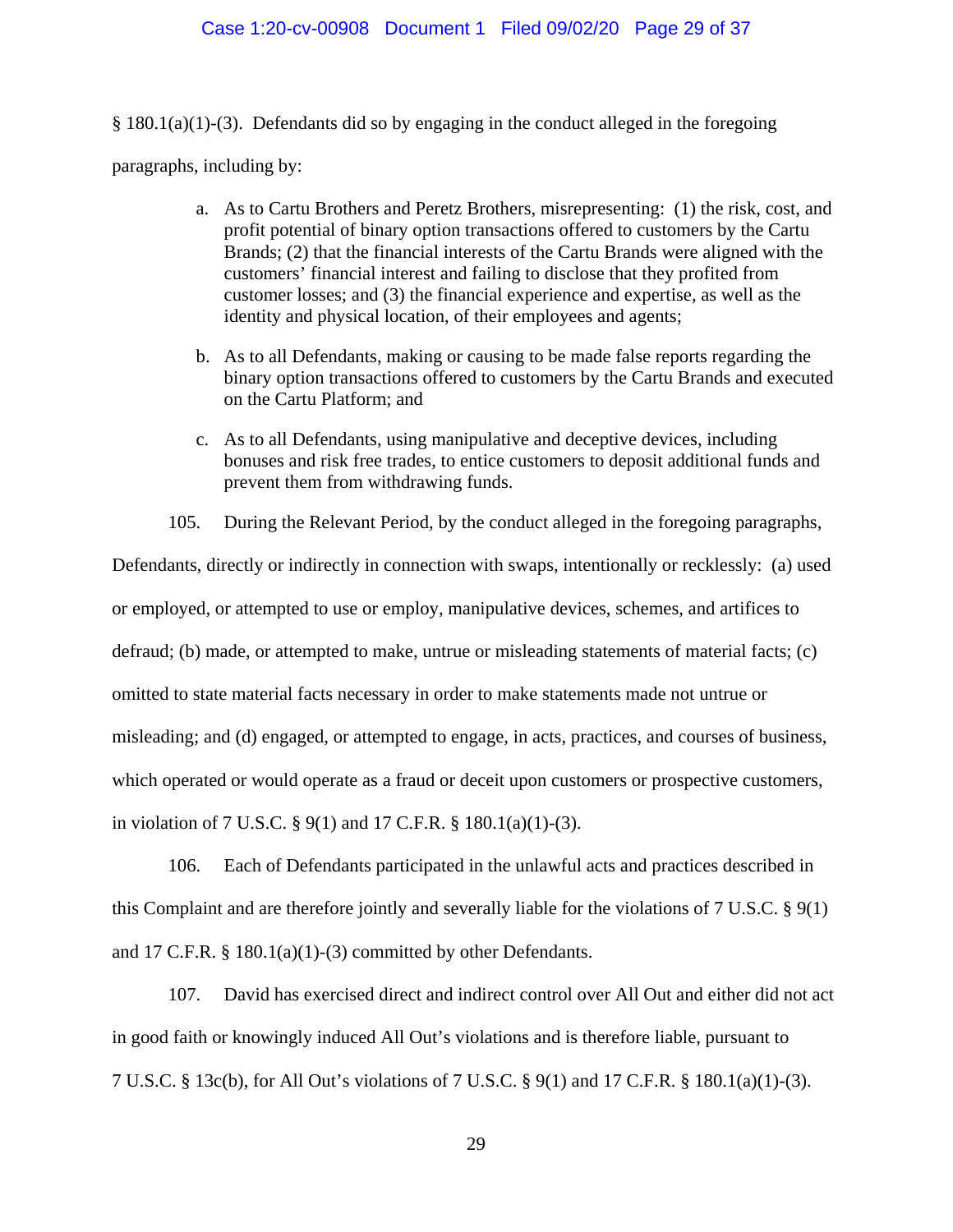#### Case 1:20-cv-00908 Document 1 Filed 09/02/20 Page 30 of 37

108. Masten had and exercised direct and indirect control over BareIt and either did not act in good faith or knowingly induced BareIt's violations and is therefore liable, pursuant to 7 U.S.C. § 13c(b), for BareIt's violations of 7 U.S.C. § 9(1) and 17 C.F.R. § 180.1(a)(1)-(3).

109. Jonathan has exercised direct and indirect control over Blue Moon and either did not act in good faith or knowingly induced Blue Moon's violations and is therefore liable, pursuant to 7 U.S.C. § 13c(b), for Blue Moon's violations of 7 U.S.C. § 9(1) and 17 C.F.R.  $§ 180.1(a)(1)-(3).$ 

110. Josh has exercised direct and indirect control over Orlando Union and either did not act in good faith or knowingly induced Orlando Union's violations and is therefore liable, pursuant to 7 U.S.C. § 13c(b), for Orlando Union's violations of 7 U.S.C. § 9(1) and 17 C.F.R.  $§ 180.1(a)(1)-(3).$ 

111. Each act of: (a) using or employing, or attempting to use or employ, manipulative devices, schemes, and artifices to defraud; (b) making, or attempting to make, untrue or misleading statements of material facts; (c) omitting to state material facts necessary in order to make statements made not untrue or misleading; and (d) engaging or attempting to engage, in acts, practices, and courses of business, including, but not limited to, those specifically alleged herein, is alleged as a separate and distinct violation of 7 U.S.C. § 9(1) and 17 C.F.R.  $§ 180.1(a)(1)-(3).$ 

#### **COUNT THREE**

# **Violations of Sections 4k(3) and 4m(1) of the Act, 7 U.S.C. §§ 6k(3) and 6m(1) (2018) Failure to Register as a CTA (BareIt) and Failure to Register as an AP of a CTA (Masten)**

112. The allegations set forth in the paragraphs above are realleged and incorporated herein by reference.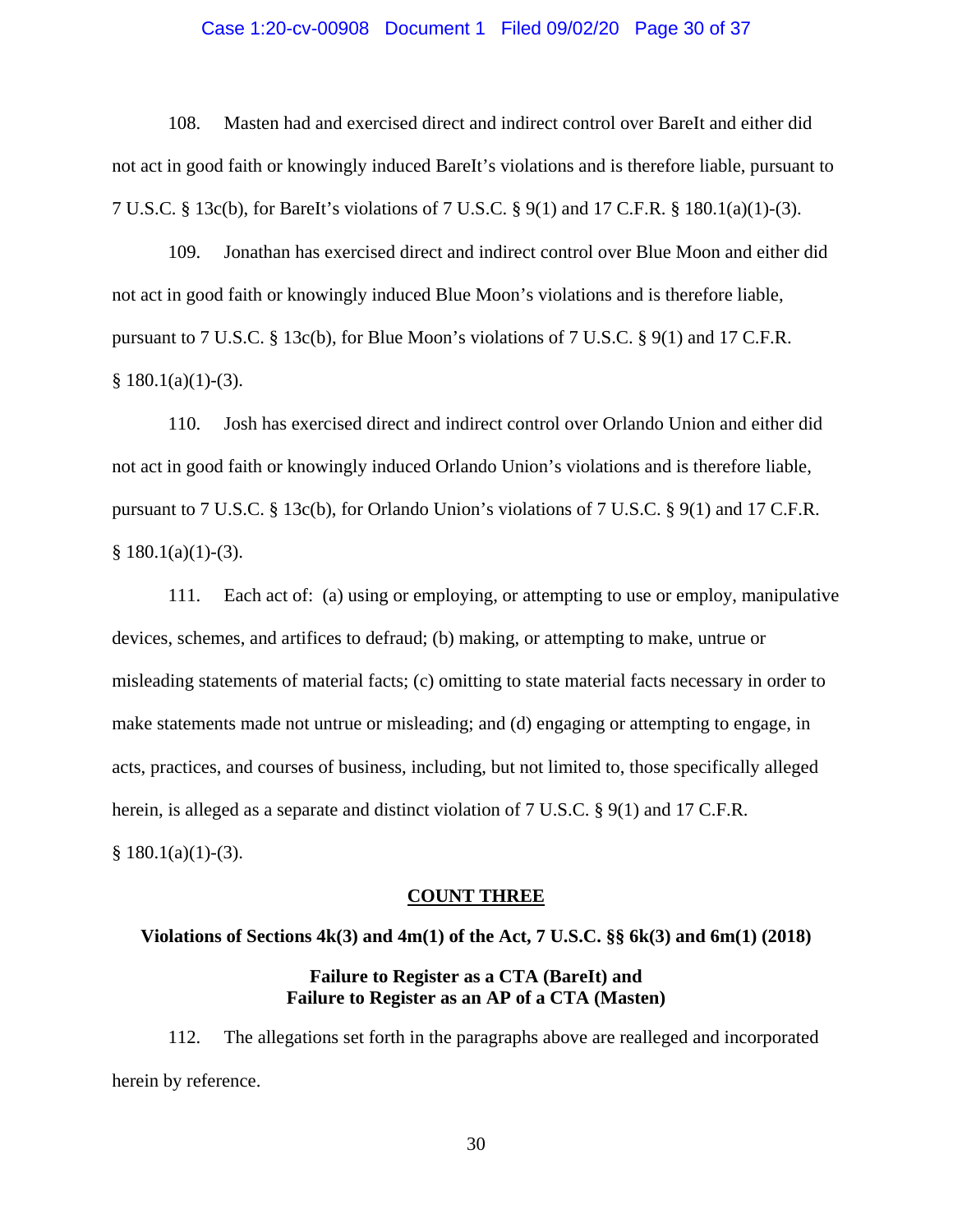#### Case 1:20-cv-00908 Document 1 Filed 09/02/20 Page 31 of 37

113. During the Relevant Period, BareIt acted as a CTA by advising customers on trading binary options for compensation or profit. By engaging in this activity without having registered as a CTA, BareIt violated 7 U.S.C. § 6m(1).

114. Each use by BareIt of the mails or any means or instrumentality of interstate commerce in connection with its business as a CTA without proper registration, including, but not limited to, those specifically alleged herein, is alleged as a separate and distinct violation of 7 U.S.C. § 6m(1).

115. Masten held and exercised direct and indirect control over BareIt and either did not act in good faith or knowingly induced, directly or indirectly, BareIt's violations of 7 U.S.C. § 6m(1) and is therefore liable, pursuant to 7 U.S.C. § 13c(b), for BareIt's violations of 7 U.S.C.  $§ 6m(1).$ 

116. During the Relevant Period, Masten was associated with the unregistered CTA BareIt and acted as a partner, officer or agent in a capacity that involved the solicitation of customer or prospective customer accounts and/or solicitation of such persons so engaged, while failing to register with the CFTC as an AP of the CTO, in violation of 7 U.S.C. § 6k(3).

117. Each act of soliciting a customer or prospective customer's account by Masten, including those specifically alleged herein, is alleged as a separate and distinct violation of 7 U.S.C. § 6k(3).

118. The foregoing acts, omissions, and failures by Masten, and other officers, employees, and agents of BareIt occurred within the course or scope of their employment or office with BareIt. Pursuant to 7 U.S.C.  $\S$  2(a)(1)(B) (2018) and 17 C.F.R.  $\S$  1.2 (2019), BareIt is liable as a principals for its officers, employees, and agents' acts, omissions, and failures, including by not limited to those of Masten, in violation of 7 U.S.C. § 6k(3).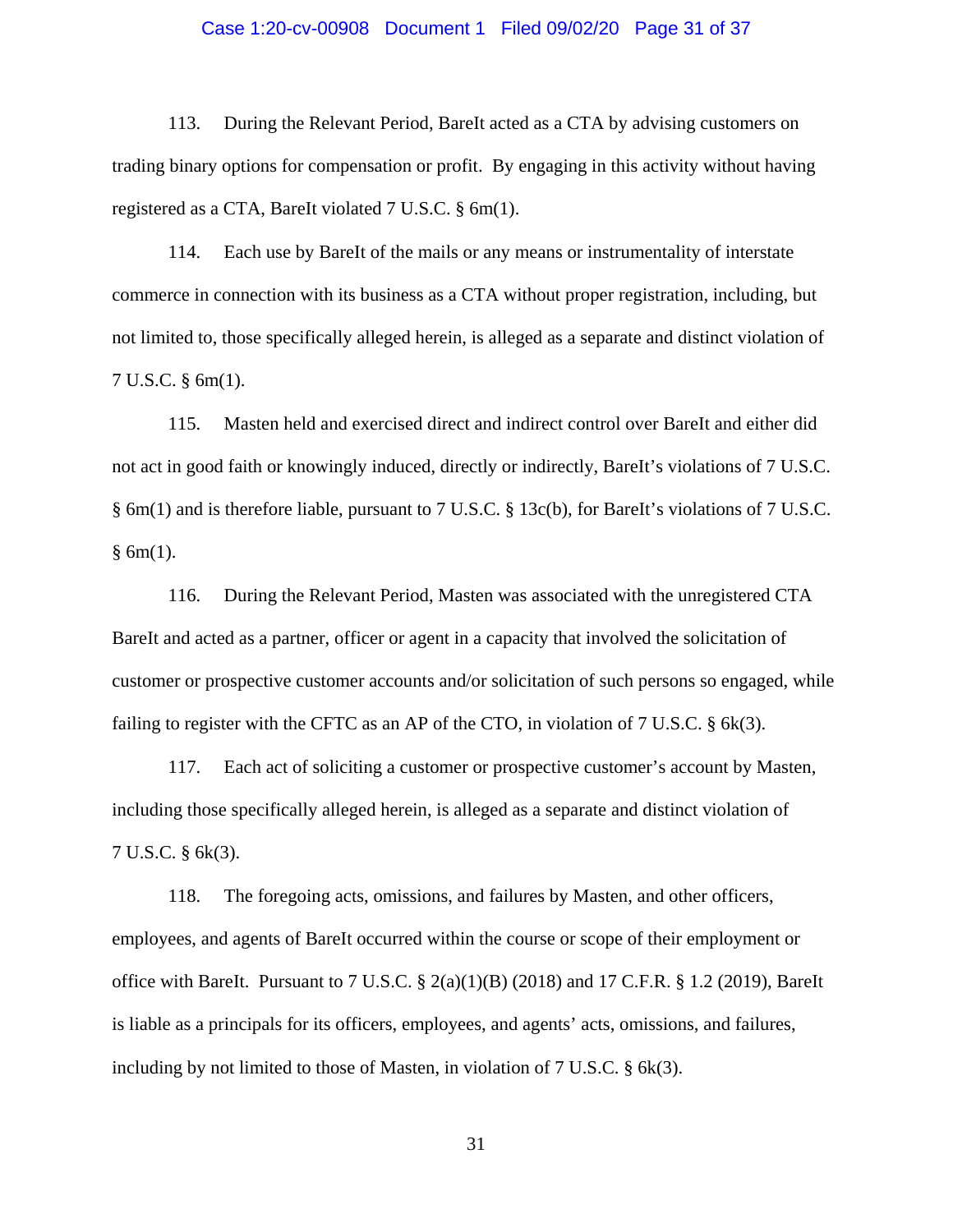#### **COUNT FOUR**

# **Violations of Section 4c(b) of the Act, 7 U.S.C. § 6c(b) (2018), and Regulation 32.2, 17 C.F.R. § 32.2 (2019)**

# **Illegal Off-Exchange Commodity Options**

119. The allegations set forth in the paragraphs above are re-alleged and incorporated herein by reference.

120. During the Relevant Period, Defendants have offered to enter into, entered into, confirmed the execution of, maintained positions in, and otherwise conducted activities relating to commodity option transactions in interstate commerce.

121. The commodity options that Defendants have offered to enter into, entered into, confirmed the execution of, maintained positions in, and otherwise conducted activities relating to, were not executed on any registered exchange nor have Defendants sought registration as an exempt foreign exchange.

122. Defendants, by the conduct alleged in the foregoing paragraphs, and by offering to enter into, entering into, confirming the execution of, maintaining a position in, or otherwise conducting activity related to commodity options, other than on a registered exchange, have violated 7 U.S.C. § 6c(b) and Regulation 32.2, 17 C.F.R. § 32.2 (2019).

123. Each of Defendants participated in the unlawful acts and practices described in this Complaint and are therefore jointly and severally liable for the violations of 7 U.S.C. § 6c(b) and 17 C.F.R. § 32.2 committed by other Defendants.

124. David has exercised direct and indirect control over All Out and either did not act in good faith or knowingly induced All Out's violations and is therefore liable, pursuant to 7 U.S.C. § 13c(b), for All Out's violations of 7 U.S.C. § 6c(b) and 17 C.F.R. § 32.2.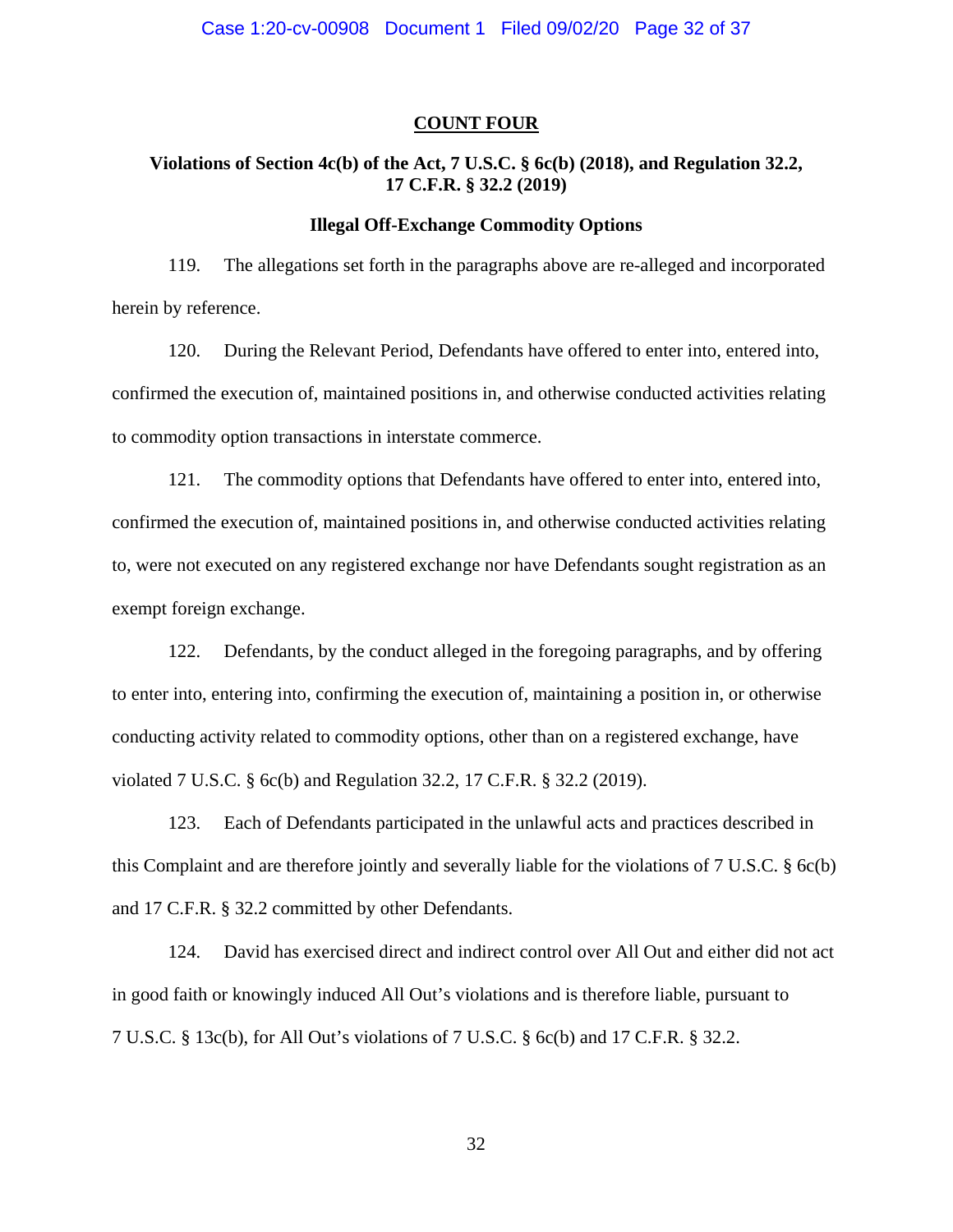#### Case 1:20-cv-00908 Document 1 Filed 09/02/20 Page 33 of 37

125. Masten had and exercised direct and indirect control over BareIt and either did not act in good faith or knowingly induced BareIt's violations and is therefore liable, pursuant to 7 U.S.C. § 13c(b), for BareIt's violations of 7 U.S.C. § 6c(b) and 17 C.F.R. § 32.2.

126. Jonathan has exercised direct and indirect control over Blue Moon and either did not act in good faith or knowingly induced Blue Moon's violations and is therefore liable, pursuant to 7 U.S.C. § 13c(b), for Blue Moon's violations of 7 U.S.C. § 6c(b) and 17 C.F.R. § 32.2.

127. Josh has exercised direct and indirect control over Orlando Union and either did not act in good faith or knowingly induced Orlando Union's violations and is therefore liable, pursuant to 7 U.S.C. § 13c(b), for Orlando Union's violations of 7 U.S.C. § 6c(b) and 17 C.F.R. § 32.

128. Each act of offering to enter into, entering into, confirming the execution of, maintaining a position in, or otherwise conducting activity related to commodity options, other than on a registered exchange, is alleged as a separate and distinct violation of 7 U.S.C. § 6c(b) and 17 C.F.R. § 32.2.

#### **VII. RELIEF REQUESTED**

WHEREFORE, the Commission respectfully requests that this Court, as authorized by Section 6c of the Act, 7 U.S.C. § 13a-1 (2018), and pursuant to the Court's own equitable powers:

A. Find that Defendants David Cartu, Jonathan Cartu, Joshua Cartu, Ryan Masten, Leeav Peretz, Nati Peretz, All Out Marketing Limited, BareIt Media LLC d/b/a SignalPush, Blue Moon Investments Ltd., and Orlando Union Inc., violated Sections 4c(b) and 6(c)(1) of the Act, 7 U.S.C. §§ 6c(b) and 9(1) (2018), and Regulations 32.2, 32.4, and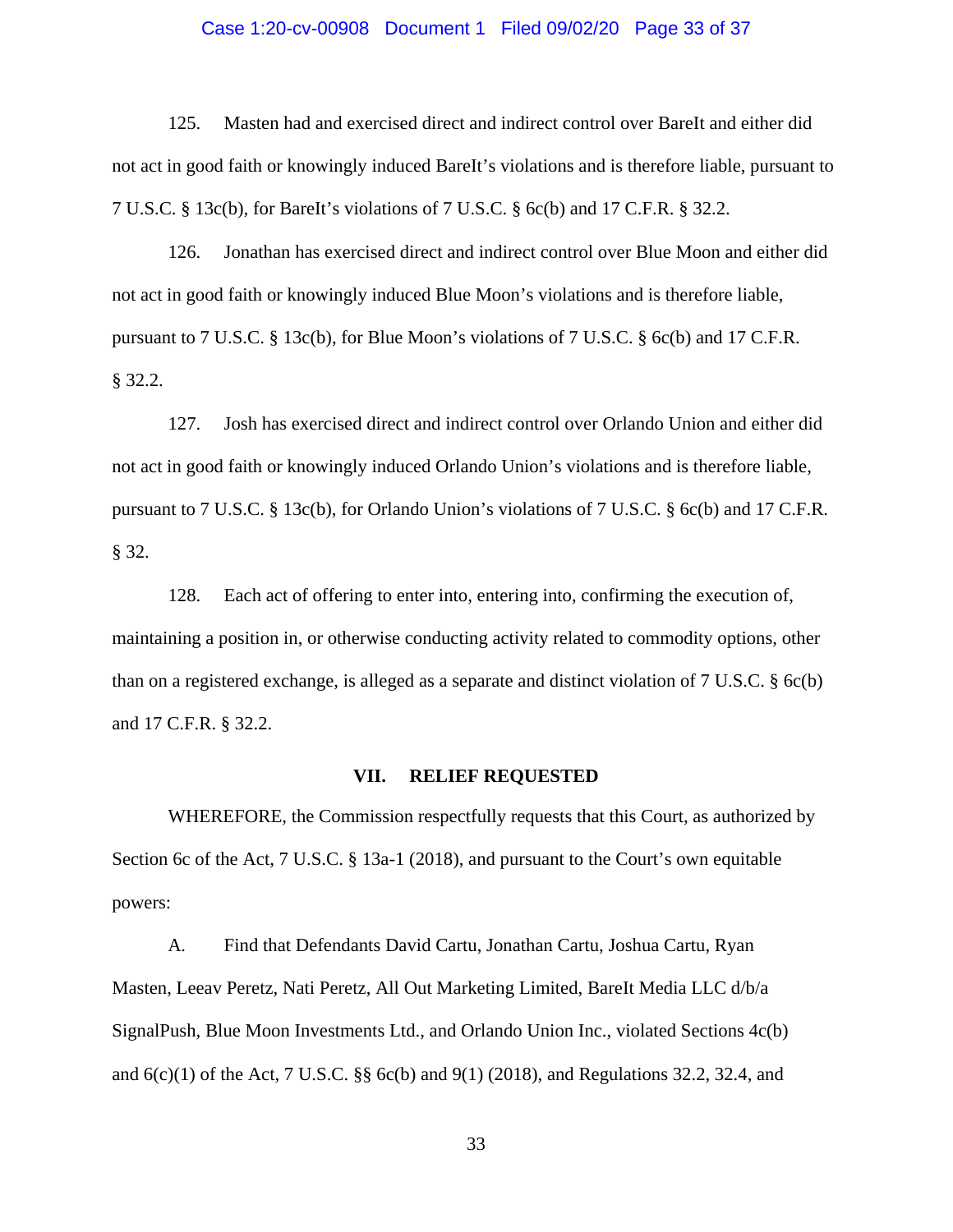180.1(a)(1)-(3), 17 C.F.R. §§ 32.2, 32.4, and 180.1(a)(1)-(3) (2019), and that Defendants Masten and BareIt also violated Sections  $4k(3)$  and  $4m(1)$  of the Act, 7 U.S.C. §§ 6k(3) and 6m(1) (2018);

B. Enter an order of permanent injunction enjoining Defendants, their affiliates, agents, servants, employees, successors, assigns, attorneys, and all persons in active concert with them, who receives actual notice of such order by personal service or otherwise, from engaging in the conduct described above, in violation of 7 U.S.C. §§ 6c(b) and 9(1) and 17 C.F.R.  $\S$  32.2, 32.4, 180.1(a)(1)-(3), and, as to Masten and BareIt, 7 U.S.C.  $\S$  6k(3) and  $6m(1);$ 

C. Enter an order of permanent injunction prohibiting all Defendants and any of their affiliates, agents, servants, employees, assigns, attorneys, and persons in active concert or participation with them, from directly or indirectly:

- i. Trading on or subject to the rules of any registered entity (as that term is defined in Section 1a(40) of the Act, 7 U.S.C. § 1a(40) (2018);
- ii. Entering into any transactions involving "commodity interests" (as that term is defined in Regulation 1.3, 17 C.F.R. § 1.3 (2019)) for accounts held in the name of any Defendants or for accounts in which any Defendant has a direct or indirect interest;
- iii. Having any commodity interests, traded on any Defendant's behalf;
- iv. Controlling or directing the trading for or on behalf of any other person or entity, whether by power of attorney or otherwise, in any account involving commodity interests;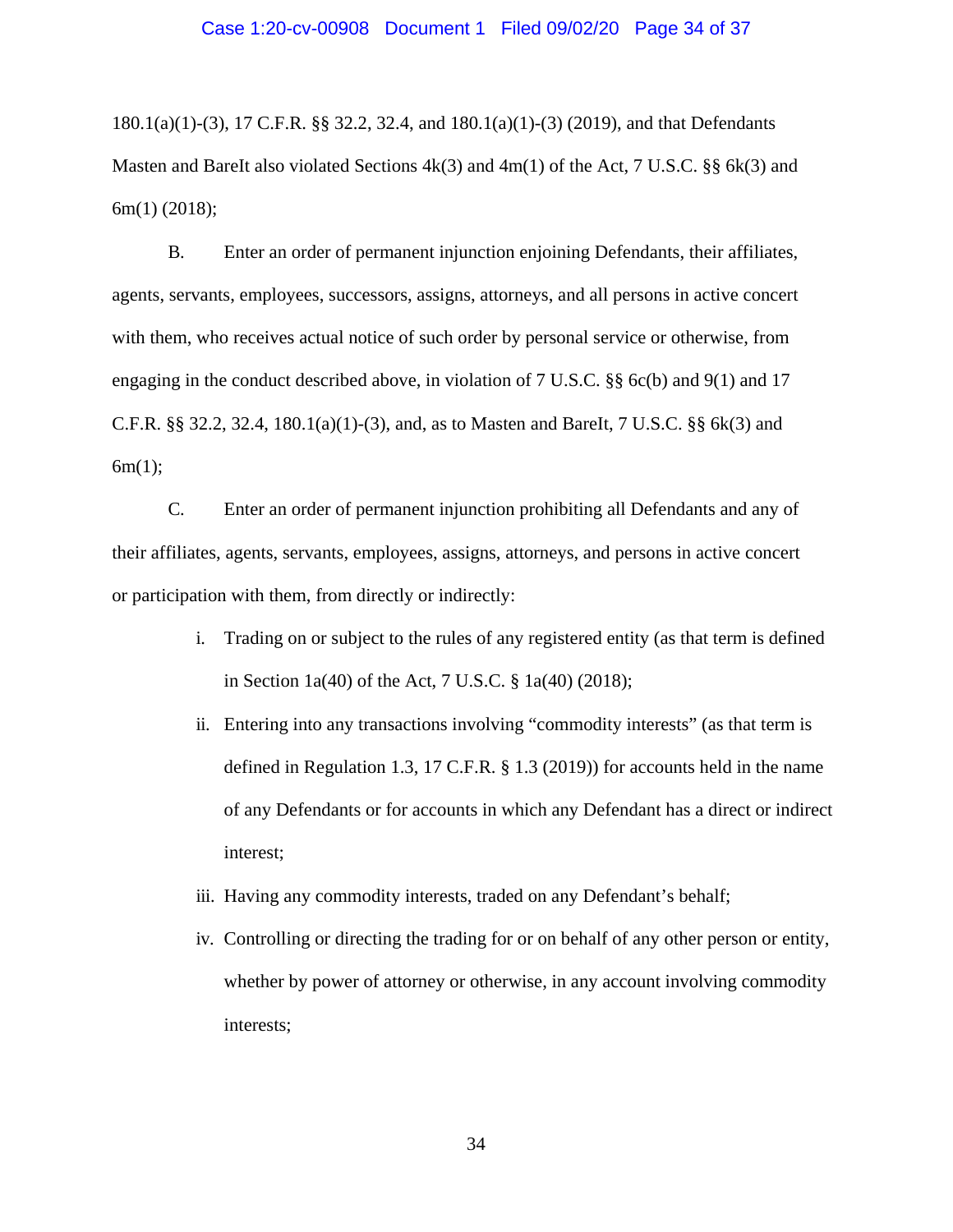- v. Soliciting, receiving or accepting any funds from any person for the purpose of purchasing or selling any commodity interests;
- vi. Applying for registration or claiming exemption from registration with the Commission in any capacity, and engaging in any activity requiring such registration or exemption from registration with the Commission, except as provided for in Regulation 4.14(a)(9), 17 C.F.R. § 4.14(a)(9) (2019); and
- vii. Acting as a principal (as that term is defined in Regulation 3.1(a), 17 C.F.R. § 3.1(a) (2019)), agent or any other officer or employee of any person registered, exempted from registration or required to be registered with the Commission except as provided for in 17 C.F.R. § 4.14(a)(9).

D. Enter an order directing David Cartu, Jonathan Cartu, Joshua Cartu, Ryan Masten, Leeav Peretz, Nati Peretz, All Out Marketing Limited, BareIt Media LLC d/b/a SignalPush, Blue Moon Investments Ltd., and Orlando Union Inc., as well as any third-party transferee and/or successors thereof, to disgorge, pursuant to such procedure as the Court may order, all benefits received including, but not limited to, salaries, commissions, loans, fees, revenues, real and personal property and trading profits derived, directly or indirectly, from acts or practices which constitute violations of the Act and the Regulations as described herein , including pre- and postjudgment interest;

E. Enter an order requiring David Cartu, Jonathan Cartu, Joshua Cartu, Ryan Masten, Leeav Peretz, Nati Peretz, All Out Marketing Limited, BareIt Media LLC d/b/a SignalPush, Blue Moon Investments Ltd., and Orlando Union Inc., as well as any successors thereof, to make full restitution to every person or entity whose funds Defendants received or caused another person or entity to receive as a result of acts and practices that constituted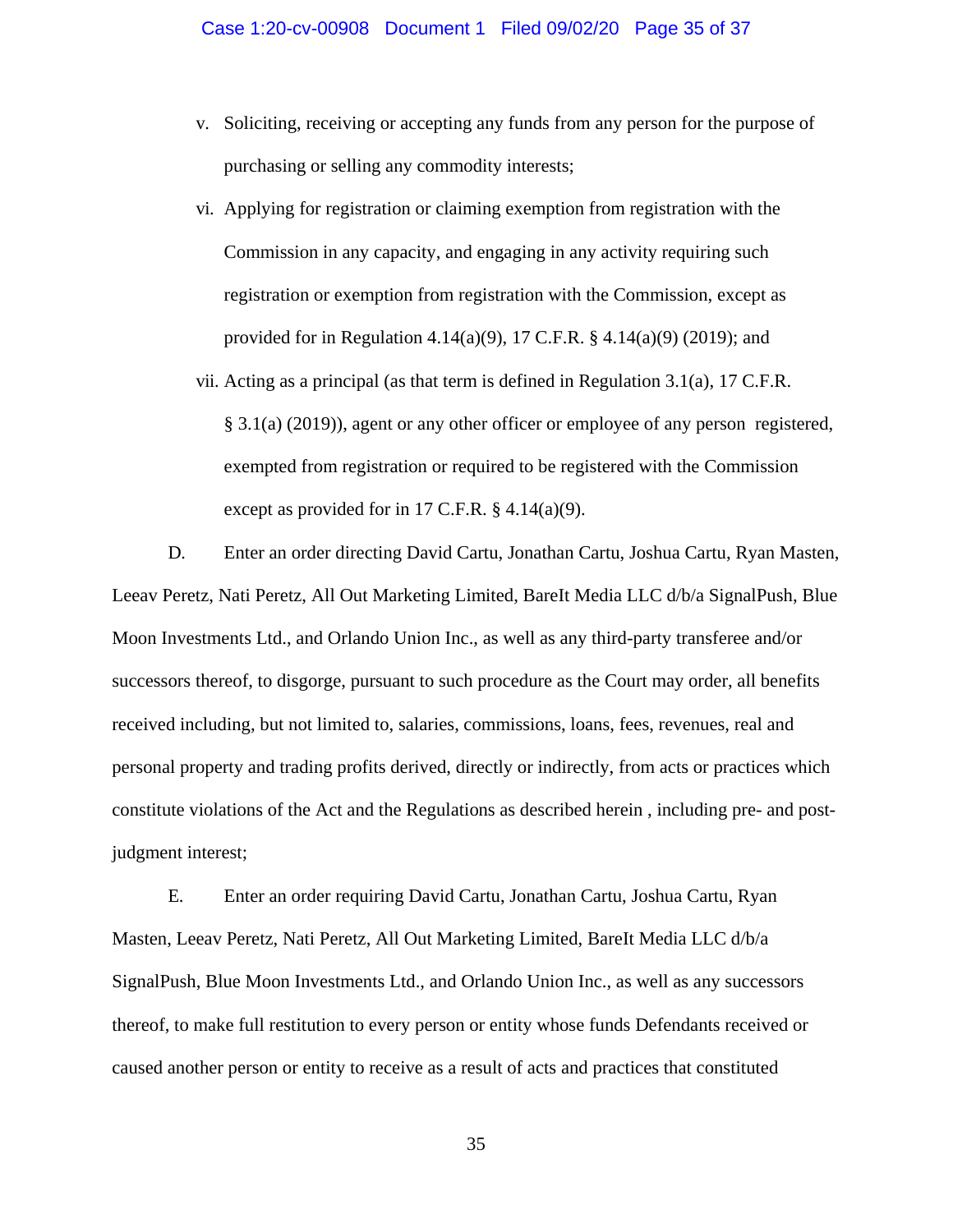## Case 1:20-cv-00908 Document 1 Filed 09/02/20 Page 36 of 37

violations of the Act and the Regulations, as described herein, and pre- and post-judgment interest;

F. Enter an order directing David Cartu, Jonathan Cartu, Joshua Cartu, Ryan Masten, Leeav Peretz, Nati Peretz, All Out Marketing Limited, BareIt Media LLC d/b/a SignalPush, Blue Moon Investments Ltd., and Orlando Union Inc., to pay a civil monetary penalty, assessed by the Court, in an amount not to exceed the penalty prescribed by Section  $6c(d)(1)$  of the Act, 7 U.S.C. § 13a-1(d)(1) (2018), as adjusted for inflation pursuant to the Federal Civil Penalties Inflation Adjustment Act Improvements Act of 2015, Pub. L. 114–74, 129 Stat. 584 (2015), tit. VII, § 701, 129 Stat. 584. 599-600,*see* Regulation 143.8, 17 C.F.R. § 143.8 (2019), for each violation of the Act and Regulations, as described herein;

G. Enter an order requiring David Cartu, Jonathan Cartu, Joshua Cartu, Ryan Masten, Leeav Peretz, Nati Peretz, All Out Marketing Limited, BareIt Media LLC d/b/a SignalPush, Blue Moon Investments Ltd., and Orlando Union Inc., to pay costs and fees as permitted by 28 U.S.C. §§ 1920 and 2412(a)(2) (2018); and

H. Enter an Order providing such other and further relief as this Court may deem necessary and appropriate under the circumstances.

Dated: September 2, 2020 Respectfully submitted,

/s/ Elizabeth N. Pendleton

Elizabeth N. Pendleton Benjamin Sedrish Elizabeth M. Streit